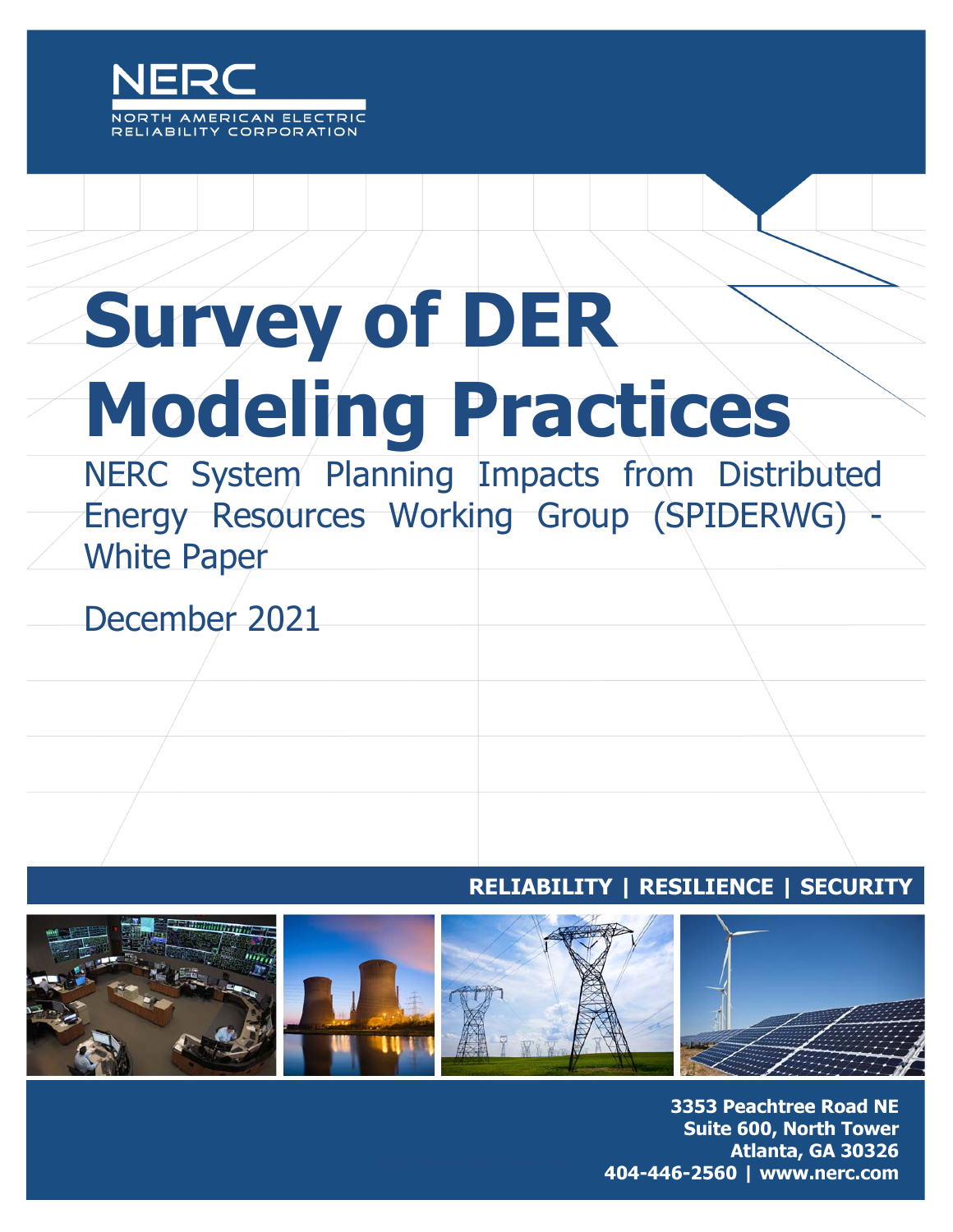# **Table of Contents**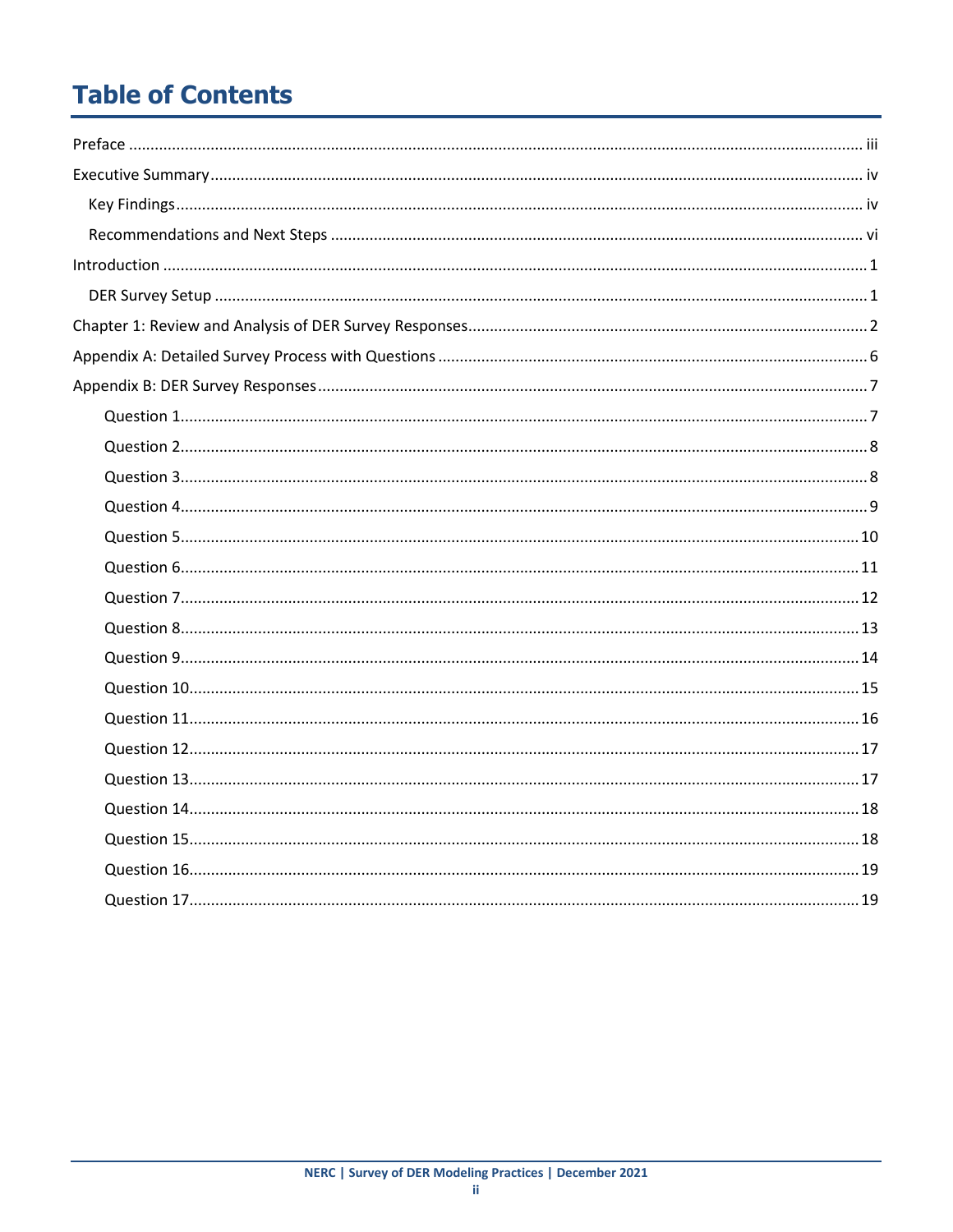# <span id="page-2-0"></span>**Preface**

Electricity is a key component of the fabric of modern society and the Electric Reliability Organization (ERO) Enterprise serves to strengthen that fabric. The vision for the ERO Enterprise, which is comprised of the North American Electric Reliability Corporation (NERC) and the six Regional Entities, is a highly reliable and secure North American bulk power system (BPS). Our mission is to assure the effective and efficient reduction of risks to the reliability and security of the grid.

#### Reliability | Resilience | Security *Because nearly 400 million citizens in North America are counting on us*

The North American BPS is made up of six Regional Entity boundaries as shown in the map and corresponding table below. The multicolored area denotes overlap as some load-serving entities participate in one Regional Entity while associated Transmission Owners (TOs)/Operators (TOPs) participate in another.



| <b>MRO</b>      | <b>Midwest Reliability Organization</b> |  |
|-----------------|-----------------------------------------|--|
| <b>NPCC</b>     | Northeast Power Coordinating Council    |  |
| <b>RF</b>       | ReliabilityFirst                        |  |
| <b>SERC</b>     | <b>SERC Reliability Corporation</b>     |  |
| <b>Texas RE</b> | <b>Texas Reliability Entity</b>         |  |
| <b>WECC</b>     | <b>WECC</b>                             |  |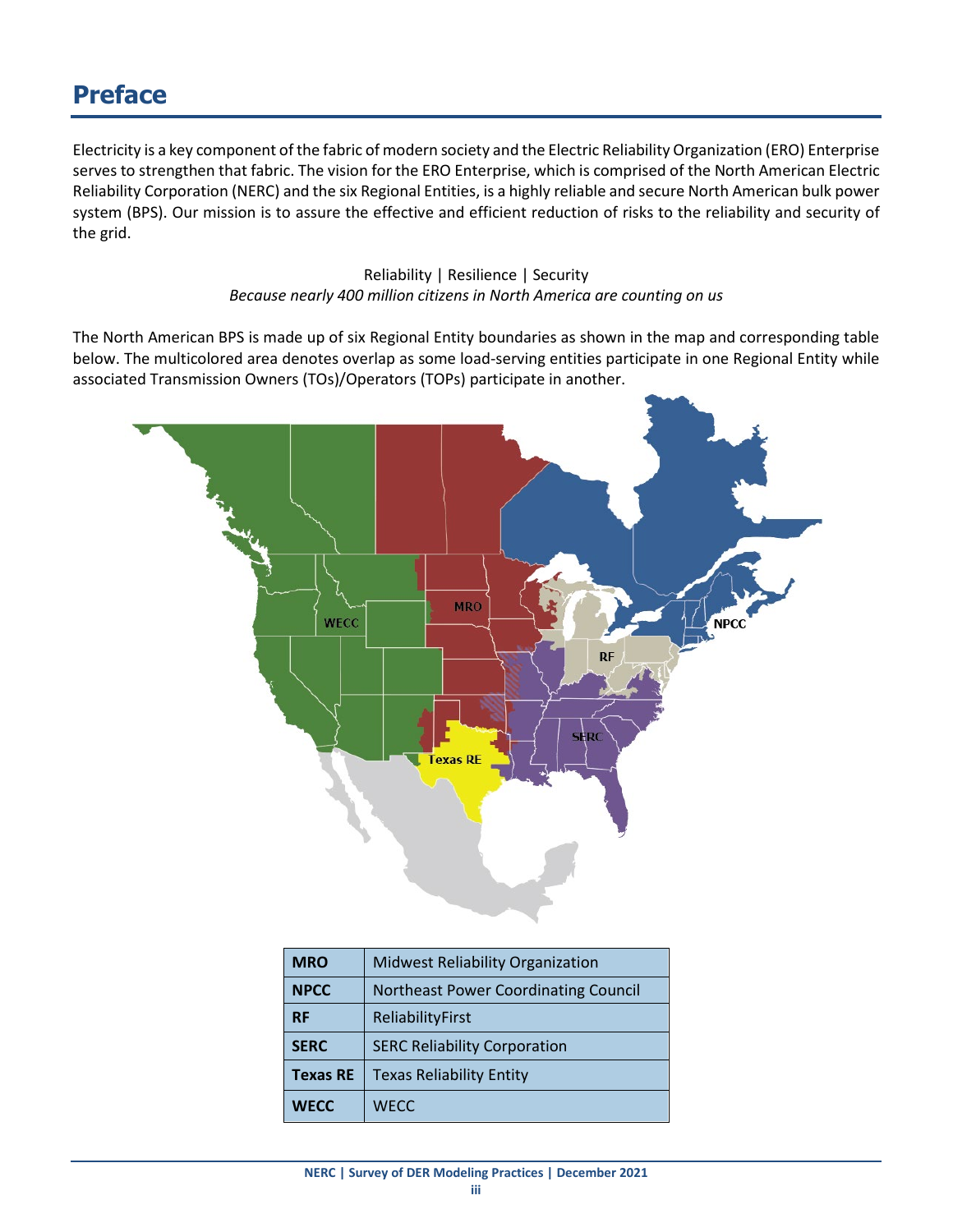# <span id="page-3-0"></span>**Executive Summary**

The NERC SPIDERWG performed an informal survey of its membership regarding distributed energy resource (DER) modeling practices.[1](#page-3-2) SPIDERWG consists of a wide range of industry experts and a cross-section of industry representation, and 45 entities participated in the survey. The survey was primarily geared towards understanding DER modeling practices of Transmission Planners (TPs) and Planning Coordinators (PCs), which are well-represented on SPIDERWG. Results from the survey were analyzed to identify any major trends in DER modeling practices, to characterize the level of detail that TPs and PCs are using for DER modeling, and to identify any potential gaps in these practices that should lead future efforts for SPIDERWG and industry.

# <span id="page-3-1"></span>**Key Findings**

The following key findings were identified from this survey:

- **Questions 2 and 3:** Responding entities ranged in their peak gross load from over 20,000 MW to less than 500 MW. However, only 18% of respondents have a minimum load over 10,000 MW, and 50% of respondents have a minimum load less than 1,000 MW.
- **Question 5:** 31% of respondents reported having over 1,000 MW of installed DERs in their footprint, 60% reported having more than 100 MW, and 40% reported having less than 100 MW.
- **Question 6:** Forecasted DER penetration levels are likely to increase in the coming years, particularly in the planning horizon. Responses shifted towards increased penetration levels by 2024. However, about 15% of respondents did not have a DER forecast out to 2024.
- **Question 7:** 40% of respondents reported observing DER tripping during fault events on the electrical grid. A few entities were able to report a quantitative amount of DER tripping due to limited data available.
- **Question 8:** 40% of respondents reported a shift in peak or light net load hours due to the increased penetration of DERs in the planning time frame or real-time horizon. Shifts in peak or light net load hours had an impact on the planning assumptions used for BPS reliability assessments, impacting how NERC TPL-001 reliability studies are executed.
- **Question 9:** 50% of respondents reported that they receive operational DER information (i.e., DER output) for individual DERs above a size threshold. The majority of remaining respondents do not receive any operational data regarding DERs in their system, not even in an aggregated manner.
- **Question 10:** 45% of respondents model DERs explicitly with some representation of the aggregate level of DERs in their system. Most of those respondents model the aggregate DERs by using a generator record in the simulation tools. 40% of respondents use a negative load or embed DERs into load forecasts (i.e., no explicit dynamic behavior representation of DERs in study). 15% use a mix of explicit representation and net load reduction. Entities responding that they use negative load or embed DER in their load forecasts stated that they do not have tools to represent DERs, do not have enough data to represent DERs in study, or have DER capacity too small to make an impact on the BPS.
- **Question 11:** 50% of respondents do not have a threshold for modeling utility-scale DERs (U-DERs) (i.e., larger DERs that are three-phase installations and do not model U-DERs in their studies). The remaining respondents use some threshold that ranges from less than 1 MW to above 10 MW.
- **Question 12:** 62% of respondents stated that they do not model retail-scale DERs (R-DERs) to represent aggregate levels of DERs. 20% use a threshold less than 1 MW and 16% use a threshold between 1–5 MW.

**NERC | Survey of DER Modeling Practices | December 2021**

<span id="page-3-2"></span> $1$  For this survey and its results, distributed energy resources are defined as "any source of electric power located on the distribution system," as defined in the NERC SPIDERWG Terms and Definitions Working Document:

[https://www.nerc.com/comm/PC/System%20Planning%20Impacts%20from%20Distributed%20Energy%20Re/SPIDERWG%20Terms%20and%](https://www.nerc.com/comm/PC/System%20Planning%20Impacts%20from%20Distributed%20Energy%20Re/SPIDERWG%20Terms%20and%20Definitions%20Working%20Document%20rev%201.docx.pdf) [20Definitions%20Working%20Document%20rev%201.docx.pdf](https://www.nerc.com/comm/PC/System%20Planning%20Impacts%20from%20Distributed%20Energy%20Re/SPIDERWG%20Terms%20and%20Definitions%20Working%20Document%20rev%201.docx.pdf)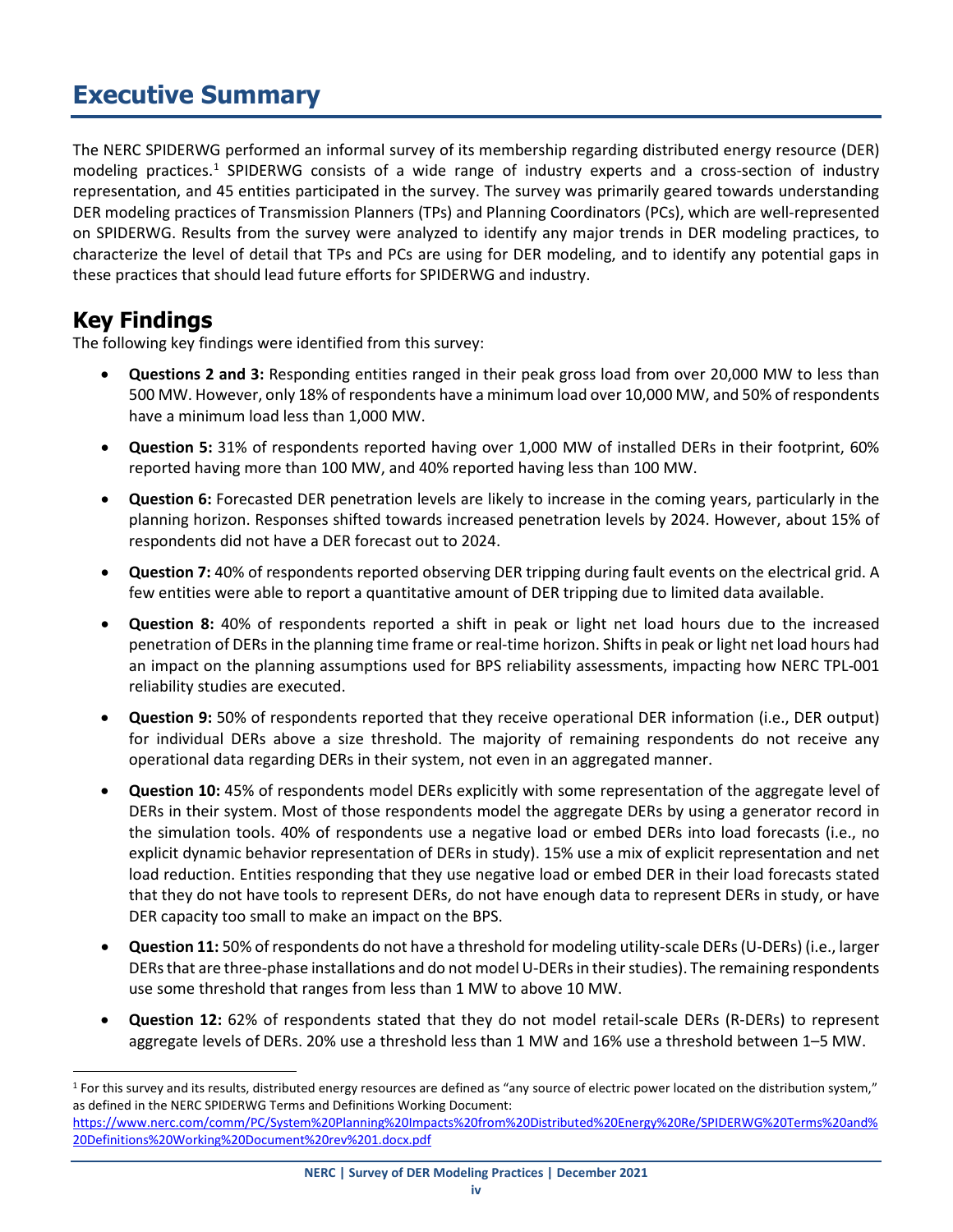- **Question 13:** 53% of respondents stated that they are not modeling DERs in any aggregated manner in their studies, 22% of the respondents have aggregate based on connection point only (i.e., T-D substation), and 16% have aggregate based on size, fuel type, and connection point.
- **Question 14:** 73% of respondents stated that they do not model DERs in dynamic studies in any fashion and 27% reported that they do model DERs in dynamic studies. Reasons for not modeling DERs in dynamic studies were low amounts of DERs in their footprint, unavailability of DER models or tools, and a lack of DER information to populate the dynamic models in a meaningful way.
- **Question 15:** Those that are modeling DERs in dynamic studies are using primarily either the DER\_A dynamic model or the more detailed second-generation renewable energy system models. No entities reported using the obsolete PV1 or PVD1 models. One entity reported using their own in-house dynamic model.
- **Questions 16 and 17:** 70% of respondents stated they do not model distributed energy storage in their models and 30% reported that they do. For those that do model distributed energy storage, 70% stated that they model both full injection and full absorption scenarios, 23% reported modeling the distributed battery at maximum injection level only, and one entity reported modeling their distributed storage off-line in studies.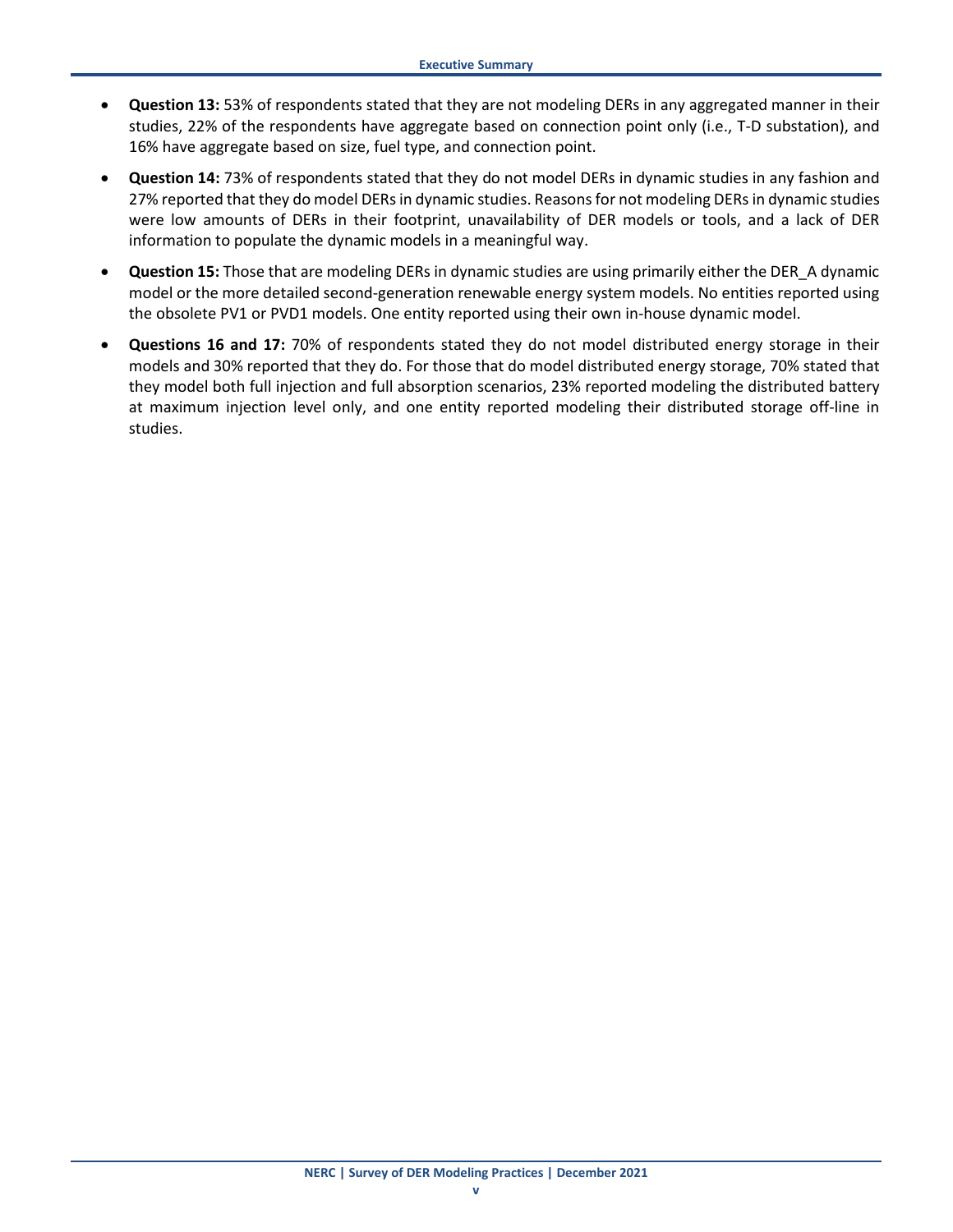# <span id="page-5-0"></span>**Recommendations and Next Steps**

The survey among SPIDERWG members highlights that DER penetrations are rising, but DER data collection, modeling, and modeling practices need to improve across the industry. SPIDERWG will continue to support industry education of DER modeling and study aggregate DER impacts to BPS reliability through workshops, webinars, guidelines, and technical reports. Based on the results of the survey of its membership, of which a large plurality of the respondents were registered TPs or PCs,<sup>[2](#page-5-1)</sup> SPIDERWG recommends the following to all TPs and PCs to improve DER modeling practices:

- **TPs and PCs with minimal DER penetration:** TPs and PCs with minimal levels of DERs should continue monitoring DER forecasts and be prepared to incorporate DER models explicitly into planning assessments to understand their potential impacts to BPS reliability for steady-state and dynamic studies. Regardless of DER penetration level, all entities should track its DER growth such that the penetration of DERs can be accounted for in studies and forecasts appropriately.
- **TPs and PCs with DER penetrations but lack of available DER modeling information:** TPs and PCs in this situation should incorporate the recommendation in NERC *Reliability Guideline: DER Data Collection for Modeling in Transmission Planning Studies[3](#page-5-2)* and work with their respective distribution providers to collect appropriate aggregate DER data for the purposes of BPS reliability studies. Without sufficient information regarding DER penetration levels, TPs and PCs cannot execute accurate reliability assessments in the planning horizon. Distribution providers are strongly recommended to review NERC *Reliability Guideline: Bulk Power System Reliability Perspectives on the Adoption of IEEE 1547-2018[4](#page-5-3)* and ensure DER data is being collected and provided to the TP and PC for the purposes of BPS planning assessments.
- **TPs and PCs seeking guidance for recommended DER modeling practices:** All TPs and PCs should review the recommendations provided in NERC reliability guidelines<sup>[5](#page-5-4)</sup> that pertain to recommended DER modeling practices and improve their modeling capabilities for representing aggregate levels of DERs. Modeling of DERs is required prior to being able to identify any potential reliability issues that may be presented with increasing levels of DERs, so entities cannot assess impacts with DER information and models to study those impacts.

SPIDERWG will continue to monitor the current state<sup>[6](#page-5-5)</sup> of DER modeling practices and ensure that any limitations to the collection of DER information are addressed, such as through a subsequent survey.

<span id="page-5-1"></span><sup>&</sup>lt;sup>2</sup> However, each entity can be registered in a number of roles. This means that a plurality could in fact be a majority of the total entities, but not of the functional registration.

<span id="page-5-2"></span><sup>&</sup>lt;sup>3</sup> This document is availabl[e here](https://www.nerc.com/comm/PC_Reliability_Guidelines_DL/Reliability_Guideline_DER_Data_Collection_for_Modeling%20(003).pdf)

<span id="page-5-3"></span><sup>&</sup>lt;sup>4</sup> This document is availabl[e here](https://www.nerc.com/comm/PC_Reliability_Guidelines_DL/Guideline_IEEE_1547-2018_BPS_Perspectives.pdf)

<span id="page-5-4"></span><sup>&</sup>lt;sup>5</sup> This document is availabl[e here](https://www.nerc.com/comm/PC_Reliability_Guidelines_DL/Reliability_Guideline_DER_A_Parameterization.pdf)

<span id="page-5-5"></span> $6$  This white paper illustrates that DERs are having an impact on the BPS, particularly tripping during fault events and that entities are using limited or no DER modeling practices in some cases. Furthermore, the extent of DER modeling in dynamic studies is fairly minimal considering the current and projected forecasts of DERs in many footprints. Limitations to DER modeling include lack of information regarding DER installations and limited DER modeling capability.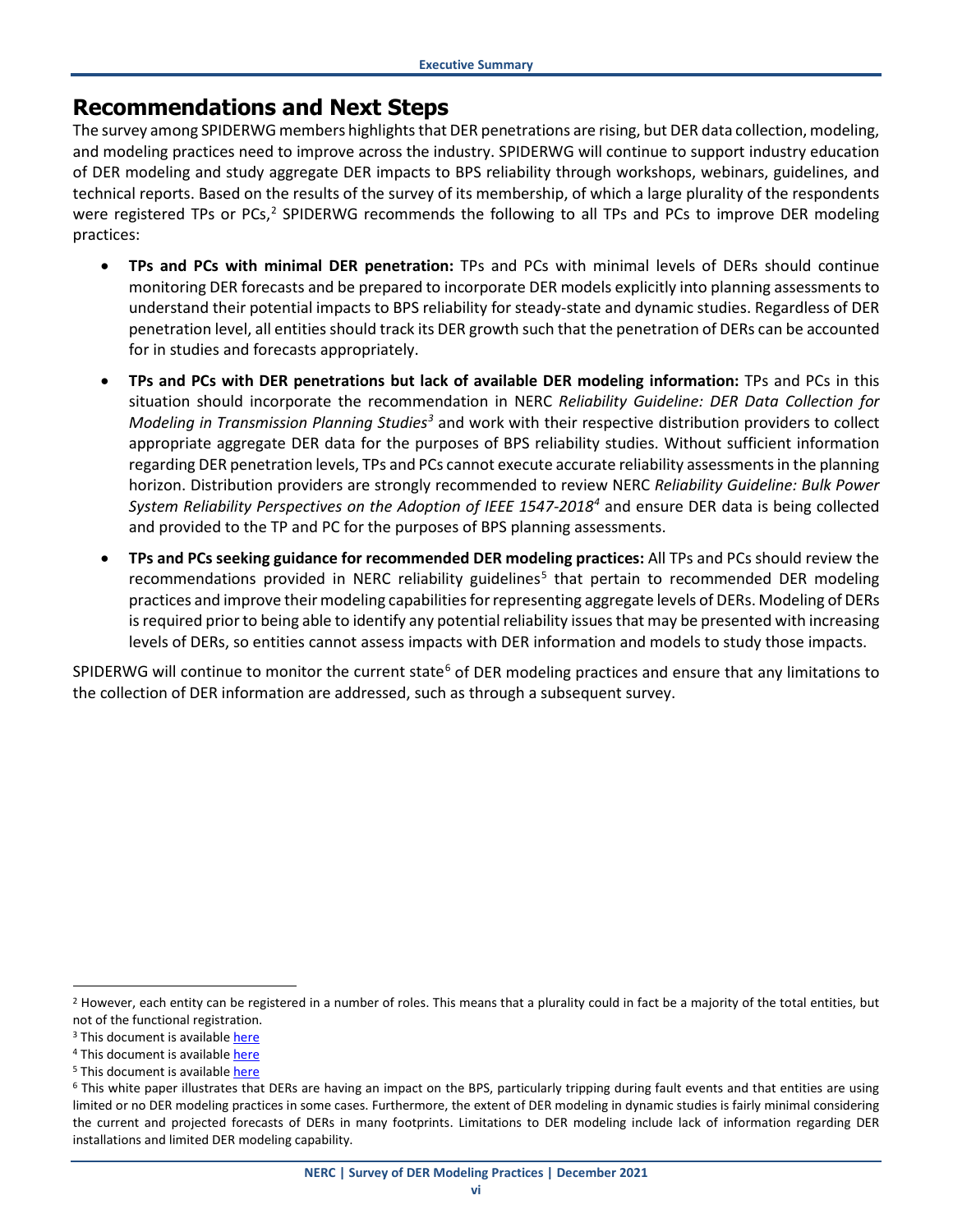# <span id="page-6-0"></span>**Introduction**

Many areas of the North American BPS are experiencing an increasing penetration of DERs, and this is already affecting TP and PC modeling practices and planning assessments. Representing DERs in planning assessments becomes increasingly important as the penetration of DERs rises across many TP and PC footprints. NERC SPIDERWG has developed reliability guidelines and recommendations for modeling DERs in planning assessments and continues to support industry awareness and voluntary adoption of these recommendations. Unlike BPS elements that are often modeled explicitly, DERs are usually represented in aggregate due to the small size of individual units. While these resources are located on the distribution system, their growing impact to the BPS cannot be neglected; this is especially true in BPS planning assessments. DER models are needed to perform steady-state power flow, dynamics, short-circuit, electromagnetic transient, and other types of planning studies. TPs and PCs may need information and data that enable them to develop models of aggregate DERs for planning purposes.

In addition to issuing recommendations and guidelines, SPIDERWG conducted an informal survey of its members to analyze the DER modeling practices of different entities.<sup>[7](#page-6-2)</sup> Understanding the different modeling practices across entities helps identify any gaps and develop a strategy for DER modeling as part of the overall reliable integration of these resources. This white paper discusses the survey questions and the results of the survey.

# <span id="page-6-1"></span>**DER Survey Setup**

The Modeling Subgroup of the NERC SPIDERWG developed and executed an informal survey of its membership. The survey questions were developed by the subgroup and reviewed by SPIDERWG. The survey was specifically geared towards TPs and PCs regarding their modeling practices, and 63 entities within SPIDERWG were asked to participate. A total of 45 of those entities provided a response to the survey. At the time of the survey, the NERC Compliance Registry consisted of 75 entities registered as PCs and 206 entities as TPs.<sup>[8](#page-6-3)</sup> Some respondents did not provide completed surveys or answers to specific questions (believed to be due to the lack of information). Detailed descriptions of the survey setup and questions are in **[Appendix A](#page-11-0)**.

<span id="page-6-2"></span><sup>&</sup>lt;sup>7</sup> Note that the definition of "DER" has been agreed upon by SPIDERWG members to mean the definition as posted on the SPIDERWG's definitions documen[t here.](https://www.nerc.com/comm/RSTC/SPIDERWG/SPIDERWG%20Terms%20and%20Definitions%20Working%20Document.pdf)

<span id="page-6-3"></span><sup>&</sup>lt;sup>8</sup> Note that the registration criteria for these types of entities are not mutually exclusive.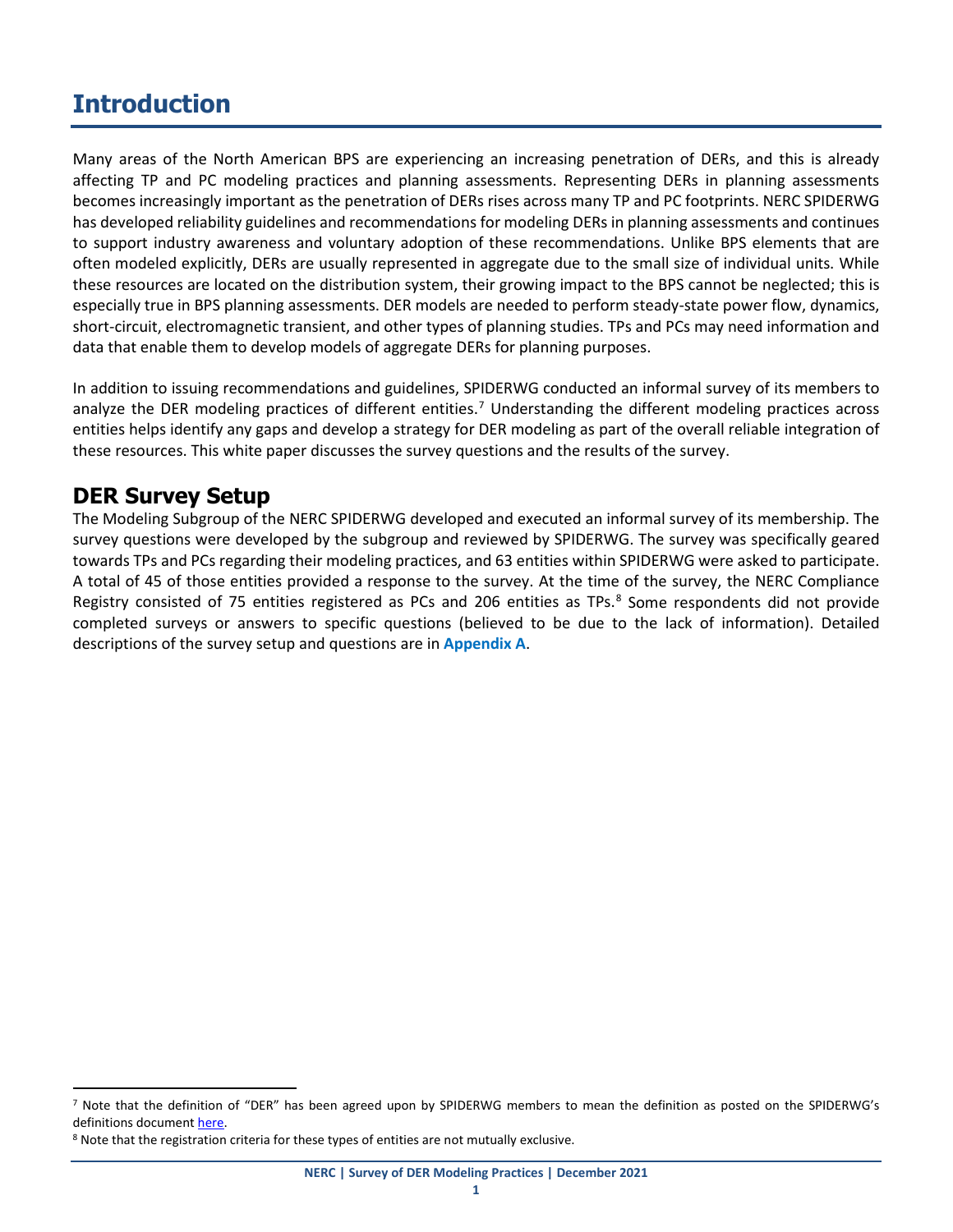# <span id="page-7-0"></span>**Chapter 1: Review and Analysis of DER Survey Responses**

This section briefly describes the key findings and takeaways from the analysis of the survey results. **[Appendix B](#page-12-0)** provides a summary of the responses to the survey questions. Information regarding specific entities' responses are withheld for confidentiality reasons. Relevant key findings are summarized in **[Table 1.1](#page-7-1)**

<span id="page-7-1"></span>

| <b>Table 1.1: Key Findings from Survey Questions</b> |                          |                                                                                                                                                                                                                                                                                                                                                                                                                                                                                                                                                                                                                                           |  |  |  |
|------------------------------------------------------|--------------------------|-------------------------------------------------------------------------------------------------------------------------------------------------------------------------------------------------------------------------------------------------------------------------------------------------------------------------------------------------------------------------------------------------------------------------------------------------------------------------------------------------------------------------------------------------------------------------------------------------------------------------------------------|--|--|--|
| #                                                    | <b>Related Questions</b> | <b>Key Finding</b>                                                                                                                                                                                                                                                                                                                                                                                                                                                                                                                                                                                                                        |  |  |  |
| 1                                                    | Question 6               | From responses to this question and from comparison of the existing and future<br>amounts of DERs, some entities will have an increase in amount of DERs that will<br>move them to a higher category in the future with the DER growth. For example,<br>currently, there are eleven entities with the DER capacity between 1,000 and 5,000<br>MW, and in the future there will be nine entities in this category. This is because<br>for two entities, the increase in DERs will move them to the category of entities<br>with the DER capacity larger than 5,000 MW. The same is true for entities with<br>other DER amounts.            |  |  |  |
| 2                                                    | Question 7               | Five respondents observed widespread tripping of the DERs with faults; <sup>9</sup> none of<br>them provided the amounts of the DERs that were tripped.<br>Although not many of the respondents observed widespread DER tripping with<br>faults, this may be due to lack of visibility on the distribution systems and thus<br>insufficient data on the DER output and tripping. Other prevailing inferences could<br>be that faults did not occur in their areas or that the DER penetration is so low that<br>any DER trip is lost in the "noise" of the response. Any of these would result in no<br>observed widespread DER tripping. |  |  |  |
| 3                                                    | Questions 16 and 17      | The reasons for not modeling energy storage explicitly <sup>10</sup> were absence of such<br>storage, absence or lack of data on distribution-connected energy storage, or<br>absence of appropriate tools. The largest category of "No" responses was due to<br>the absence of distribution-connected energy storage and followed by the category<br>of lack of data on distribution-connected energy storage.                                                                                                                                                                                                                           |  |  |  |

Based on the results of the survey, there are still not many entities that model DERs, especially in dynamic stability studies. A significant number of entities model DERs netted with load even if the amount of DERs in the system is substantial and represents a noticeable percentage of the system load. This substantial amount of DERs would have impact on the system performance, but this impact is not considered if the DERs are not modeled explicitly in the studies undertaken by TPs, PCs, and other transmission entities. With the growing penetrations of renewable resources on distribution-connected circuits, modeling DERs is becoming more important. Based on the attention to growing penetrations of DERs, the SPIDERWG modeling subgroup identified categories of the percentage of DER penetration of system peak load (non-coincident) based on the responses to Questions 2, 5, and 6. These can be found in [Table 1.2.](#page-8-0)<sup>[11](#page-7-4)</sup> The prominent modeling practices, along with the number of entities that fall into this category, are also provided in **[Table 1.2](#page-8-0)**.

<span id="page-7-2"></span><sup>9</sup> As this question was put generally, the five responses could indicate either five different faults seen by the different survey responders, or it could be a single fault seen by the five different entities.

<span id="page-7-3"></span><sup>&</sup>lt;sup>10</sup> Responses to the survey varied between assuming an implicit or explicit representation based on inference between the questions. Most assumed explicit representation from the survey question.

<span id="page-7-4"></span><sup>&</sup>lt;sup>11</sup> One survey result did not have both questions 5 and 6 completed, which may skew this data slightly.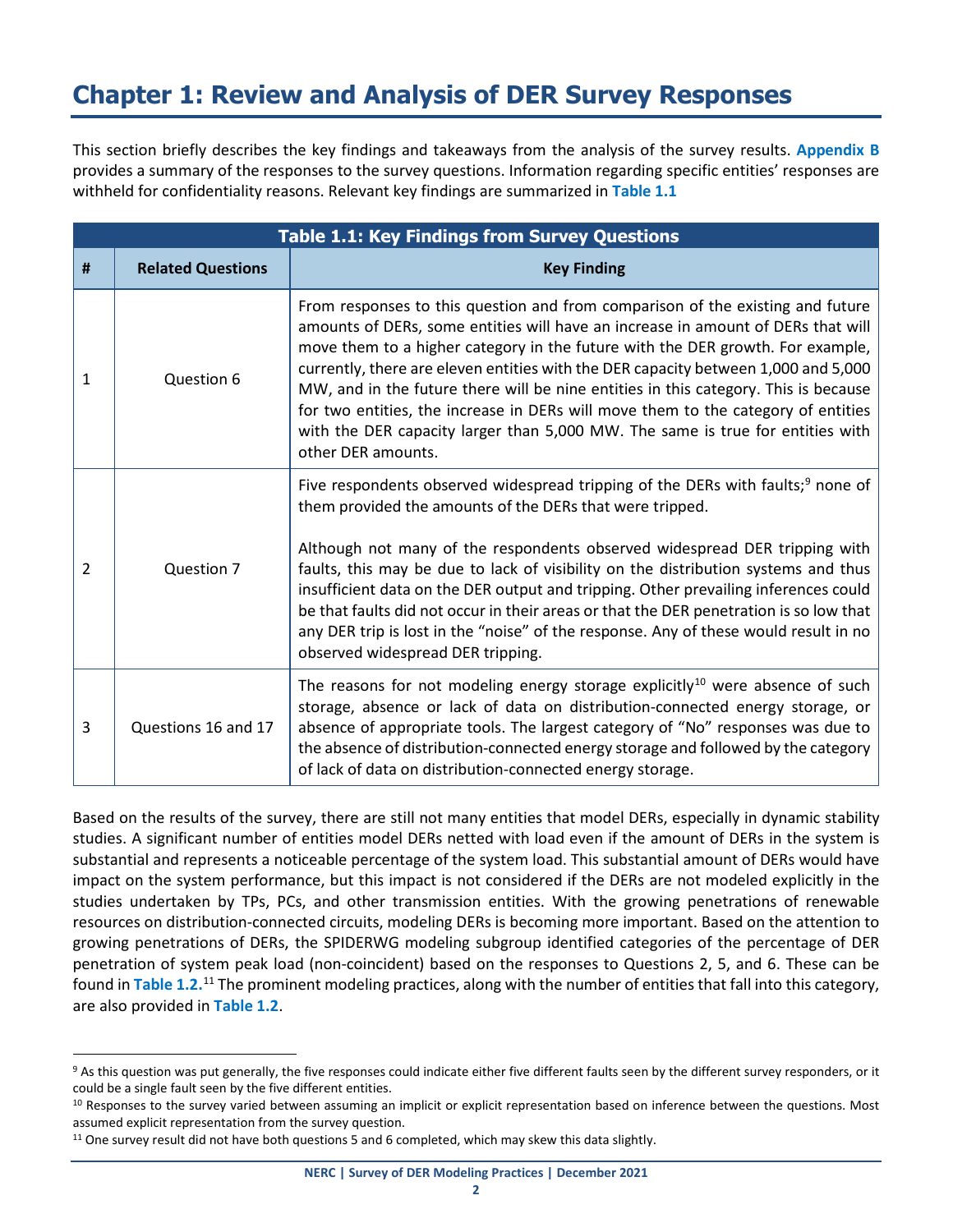<span id="page-8-0"></span>

| Table 1.2: DER Penetration based on Questions 2, 5, and 6 |                                     |                                                                                                                                                                                                                                                                                                                                                                                                                                                                                                                                                                                                                                                                                                                                                                                                                                                                           |  |  |
|-----------------------------------------------------------|-------------------------------------|---------------------------------------------------------------------------------------------------------------------------------------------------------------------------------------------------------------------------------------------------------------------------------------------------------------------------------------------------------------------------------------------------------------------------------------------------------------------------------------------------------------------------------------------------------------------------------------------------------------------------------------------------------------------------------------------------------------------------------------------------------------------------------------------------------------------------------------------------------------------------|--|--|
| <b>Penetration Percentage</b>                             | <b>Number of</b><br><b>Entities</b> | <b>Prominent Modeling Practices</b>                                                                                                                                                                                                                                                                                                                                                                                                                                                                                                                                                                                                                                                                                                                                                                                                                                       |  |  |
| Over 100%                                                 | 1                                   | In this entity, DERs were modeled as generators both in power flow and<br>in dynamic simulations.                                                                                                                                                                                                                                                                                                                                                                                                                                                                                                                                                                                                                                                                                                                                                                         |  |  |
| Between 50 percent<br>and 100 percent                     | $\mathbf{1}$                        | DERs were modeled as negative load due to lack of appropriate modeling<br>tools.                                                                                                                                                                                                                                                                                                                                                                                                                                                                                                                                                                                                                                                                                                                                                                                          |  |  |
| Between 20% and 50%                                       | $\overline{2}$                      | One entity modeled DERs as negative load due to lack of modeling tools.<br>The other modeled DERs as a generator as part of the composite load.<br>DERs were modeled with second generation renewable dynamic models.                                                                                                                                                                                                                                                                                                                                                                                                                                                                                                                                                                                                                                                     |  |  |
| Between 10% and 20%                                       | 11                                  | Out of these 11 entities, 3 modeled all DERs in power flow regardless of<br>size, 3 others modeled only DERs that were larger than 1 MW, 2 entities<br>modeled in power flow only DERs that were larger than 5 MW, 1 entity<br>modeled DERs as larger than 10 MW, and 2 modeled all DERs as negative<br>load. As for dynamic simulations, 5 entities out of these 11 didn't model<br>DERs due of absence of data or lack of tools, and 6 entities modeled DERs.<br>Out of these 6, 5 modeled DERs as generators with renewable models and<br>1 modeled DERs some as generators and some as a part of composite load<br>model.                                                                                                                                                                                                                                             |  |  |
| Between 5% and 10%                                        | 20                                  | In power flow, 2 entities modeled all DERs regardless of size, 1 modeled<br>only DERs that are larger than 1 MW, and 5 modeled them as negative<br>load.<br>In dynamic stability, 8 entities modeled DERs. The explanations of that<br>were absence of tools and absence of DER data and for some entities, that<br>they haven't observed visible impact of the DERs on transmission system<br>that would justify modeling DERs in dynamic stability. Out of these<br>entities, 2 modeled DERs in power flow as generators or as a part of<br>composite load model and the 10 modeled DERs as negative load. In<br>dynamic stability, 10 entities did not model DERs, and the other 2 modeled<br>DERs with the DER_A model. Not modeling DERs was explained by the<br>absence of tools, absence of DER data, and negligible impact of the DERs<br>on transmission system. |  |  |
| Less than 1%                                              | 9                                   | Out of these 9 entities, 7 did not model DERs and 2 modeled DERs in<br>power flow and stability as generators with DER_A model. The survey<br>respondents provided the following reasons for not modeling DERs:<br>Low amount of DERs in the system<br>Lack of data on the DER locations and their output<br>Lack of tools to model DERs<br>Lack of knowledge of the models                                                                                                                                                                                                                                                                                                                                                                                                                                                                                               |  |  |

A significant amount of entities reported that they observed shifting of the system peak because of the DER output. Peak shifting causes TPs and PCs to study more system conditions than the ones that were studied before, and it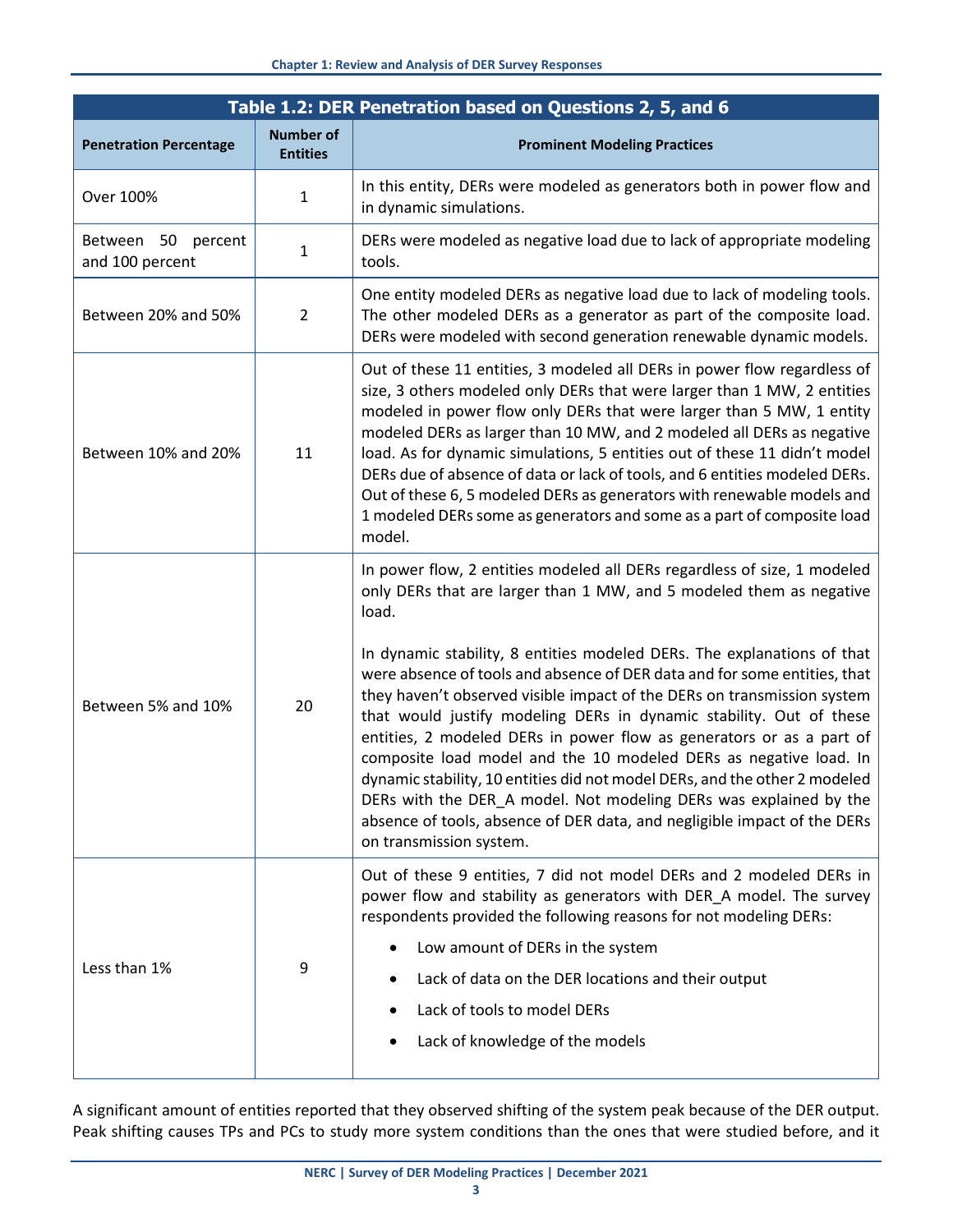creates a need for DER models of high quality and fidelity as the current dominant DER technology is solar photovoltaic (PV).<sup>[12](#page-9-1)</sup> In addition to the system peak and off-peak conditions, such conditions as net system peak when DER output is low and the system load is still high will also need to be studied.<sup>[13](#page-9-2)</sup> These cases may represent the hours on summer weekdays when sun goes down, but the load is high due to air-conditioners. Off-peak system conditions with high DER output and low load, which represent spring weekend afternoons, may also appear to be critical. System conditions with high gross load and high DER output (when these conditions are coincident) may be a challenge for dynamic stability system performance because of stalling of single-phase induction motor load with faults and possible tripping of DERs because of low voltages. In all of these cases, adequate modeling of the DERs is becoming more and more important.

This shifting of system peak because of DER output should be taken into account when attempting to correlate the responses related to Question 3 (minimum gross load) and Question 5 (DER capacity) as shown below in **[Figure 1.1](#page-9-0)**. Nevertheless, it is significant and important to recognize that there are many jurisdictions where the ratio of maximum DER capacity to minimum gross load is above 20%.





<span id="page-9-0"></span>From the results in the survey, the SPIDERWG categorized the number of entities by their modeling practices based on their penetration level in **[Figure 1.2](#page-10-0)**. Entities that did not model in power flow or dynamics were recorded as "no modeling," entities that had power flow models but no dynamic models or were modeled as negative load were recorded as "limited modeling," entities that had a dynamic record associated with the DERs were recorded with "moderate modeling," and entities that used a dynamic record modeled according to latest guidance available were recorded as "exceptional modeling."

<span id="page-9-1"></span><sup>&</sup>lt;sup>12</sup> This also applies to BPS-connected solar PV models. To reiterate, all solar PV models will need to modify their available power output based

<span id="page-9-2"></span>on the time of day selected for the study.<br><sup>13</sup> This point is emphasized in "Verification Process for DER Modeling in Interconnection-wide Base Case Creation," published in the June 2020 CIGRE journal[: https://e-cigre.org/publication/CSE018-cse-018.](https://e-cigre.org/publication/CSE018-cse-018)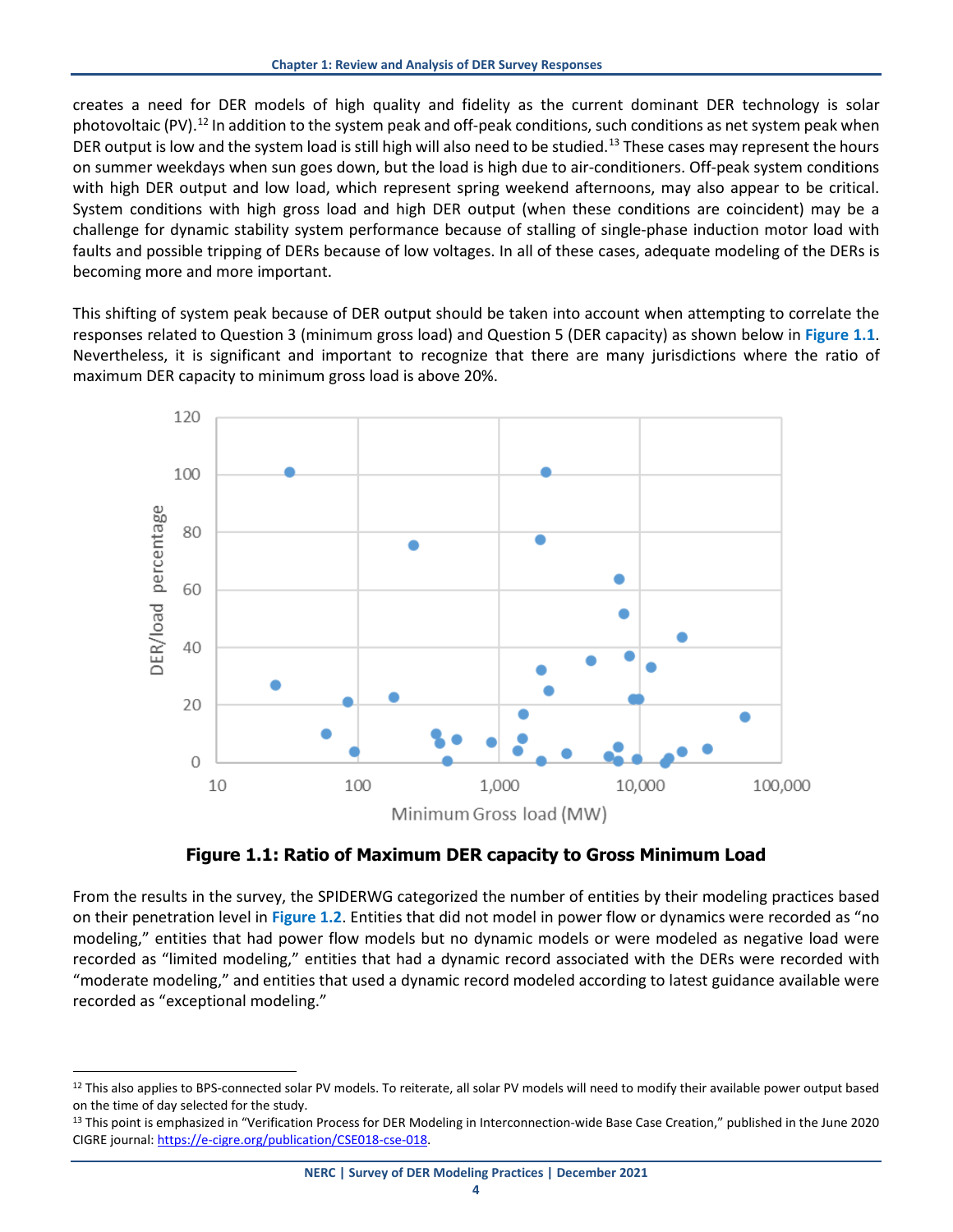

**Figure 1.2: Modeling Practice Percentage by DER Penetration**

<span id="page-10-0"></span>Although the respondents used their best knowledge in responses to the survey questions, the responses to the question regarding total amount of the DERsin the system may make survey conclusions less accurate. Since different entities included different types of technologies in the DER definition, the amount of the DERs reported to answer this question may not reflect the actual amount of the DERs in the system. These DERs were counted differently in different entities. Some included only solar PV, some also included energy storage, and some entities included all kinds of generation as well as demand response.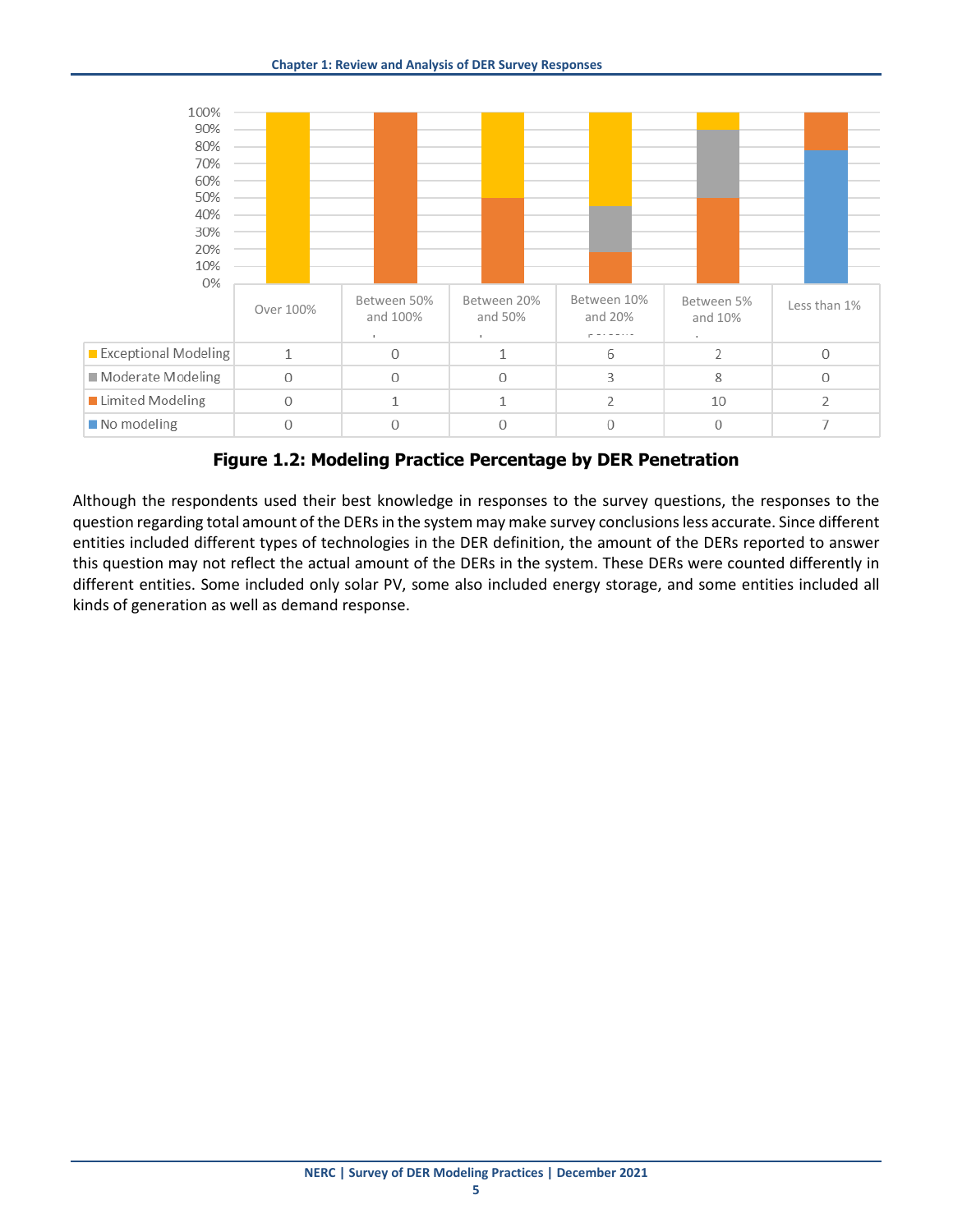# <span id="page-11-0"></span>**Appendix A: Detailed Survey Process with Questions**

SPIDERWG determined that the best approach would be to conduct the DER survey in several phases with the first phase containing general questions regarding DER penetrations and basic modeling practices for each entity. The first phase did not include questions about the DER model parameterization or forecasting; it only included data sources in a cursory manner. SPIDERWG recommends conducting a more detailed follow-up survey of modeling practice upon completion and findings from the phase-one survey.<sup>[14](#page-11-1)</sup> The following questions were asked in this phase-one survey:

- 1. What is your company's function(s)?<sup>15</sup>
- 2. What is the peak gross load of your area [MW]?
- 3. What is the minimum gross load of your area [MW]?
- 4. What technologies are included in the DER definition used when answering this survey?
- 5. What is the total capacity of DERs connected to your system [MW]?
- 6. What is the 5-year forecast for DER capacity to be connected to your system in 2024 [MW]?
- 7. Have you observed widespread tripping of DERs due to faults in operations? If yes, how many DERs tripped? (can be estimated from change in net load if detailed data is not available)
- 8. Have you observed shifting peak or light hours of net load due to increasing DER penetration level in planning time frames or real-time/historical for any sub-set of the system you are responsible for?
- 9. Do you receive any DER operational data (e.g., output of DERs)? On what level?
- 10. How do you model DERs in load flow studies?
- 11. What is the MW threshold to explicitly model individual (or multiple) U-DERs in the base case?
- 12. What is the MW threshold to explicitly model aggregate R-DERs in load flow studies?
- 13. How are DERs being aggregated in your system?
- 14. Do you model DERs in dynamic studies?
- 15. Which DER model do you use in your dynamic studies?
- 16. Do you model distribution-connected energy storage in your system?
- 17. How do you model energy storage in your system?

<span id="page-11-1"></span><sup>&</sup>lt;sup>14</sup> Such questions include DER forecasting methods, sources of DER data, impacts of DERs on base case creation, considerations of DERs in special studies, and study impacts of DERs.

<span id="page-11-2"></span><sup>15</sup> Based on the entity's NERC Registration[: https://www.nerc.com/pa/comp/Pages/Registration.aspx.](https://www.nerc.com/pa/comp/Pages/Registration.aspx)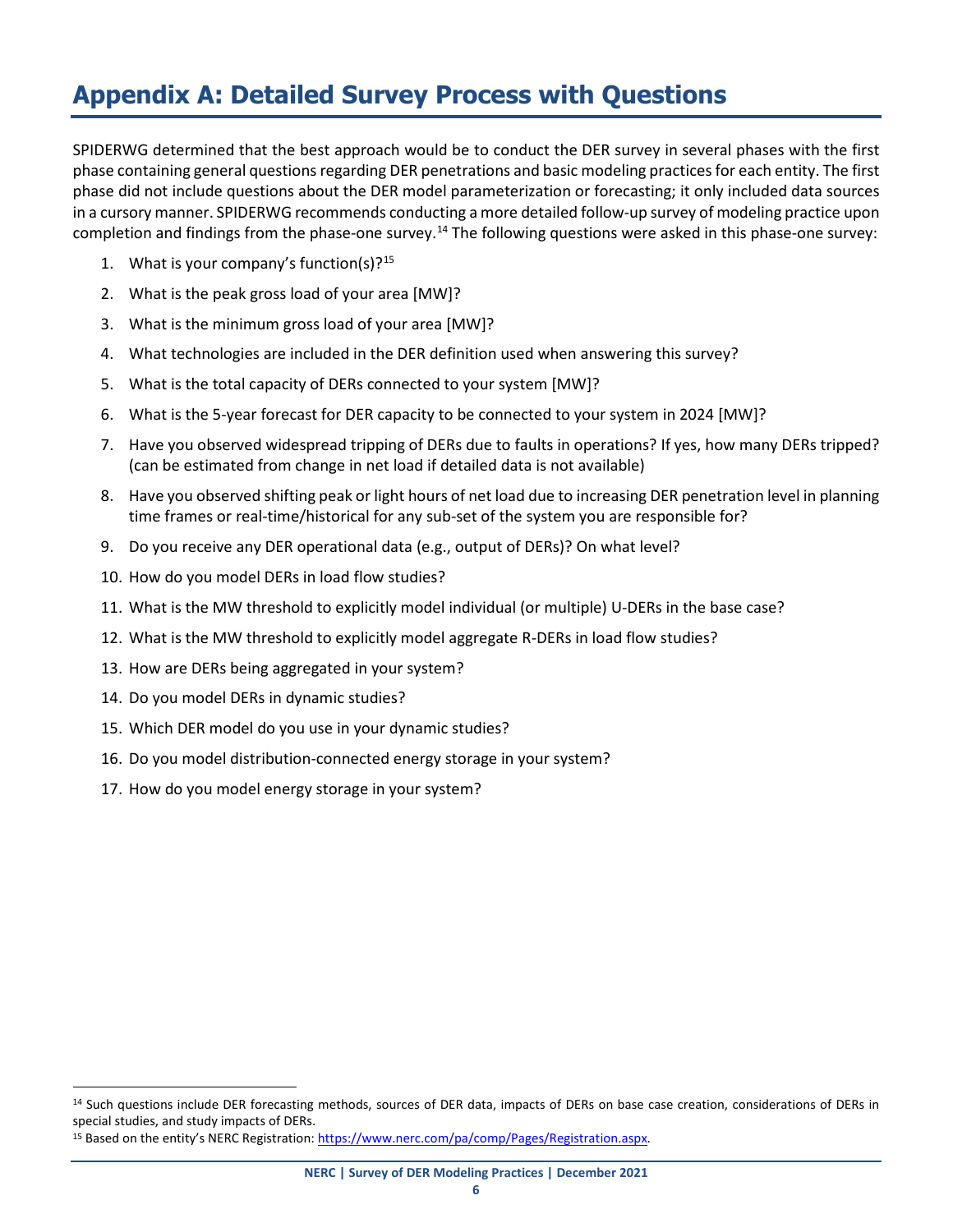# <span id="page-12-0"></span>**Appendix B: DER Survey Responses**

This appendix provides the aggregated responses from the survey as well as the key takeaways for each question asked. The values in the charts that follow show the number of respondents and the percentage of total respondents, respectively for each question.

## <span id="page-12-1"></span>**Question 1**

*"What is your company function?["16](#page-12-2)*



**Figure B.1: Responses to Question 1**

#### **Key Takeaway: Question 1**

A wide array of SPIDERWG members responded to this survey with 36 and 22 entities identifying as TPs and PCs, respectively (not mutually exclusive).

<span id="page-12-2"></span><sup>&</sup>lt;sup>16</sup> Respondents were requested to mark all that apply, so there is a higher response count. A total of 45 entities responded to the survey.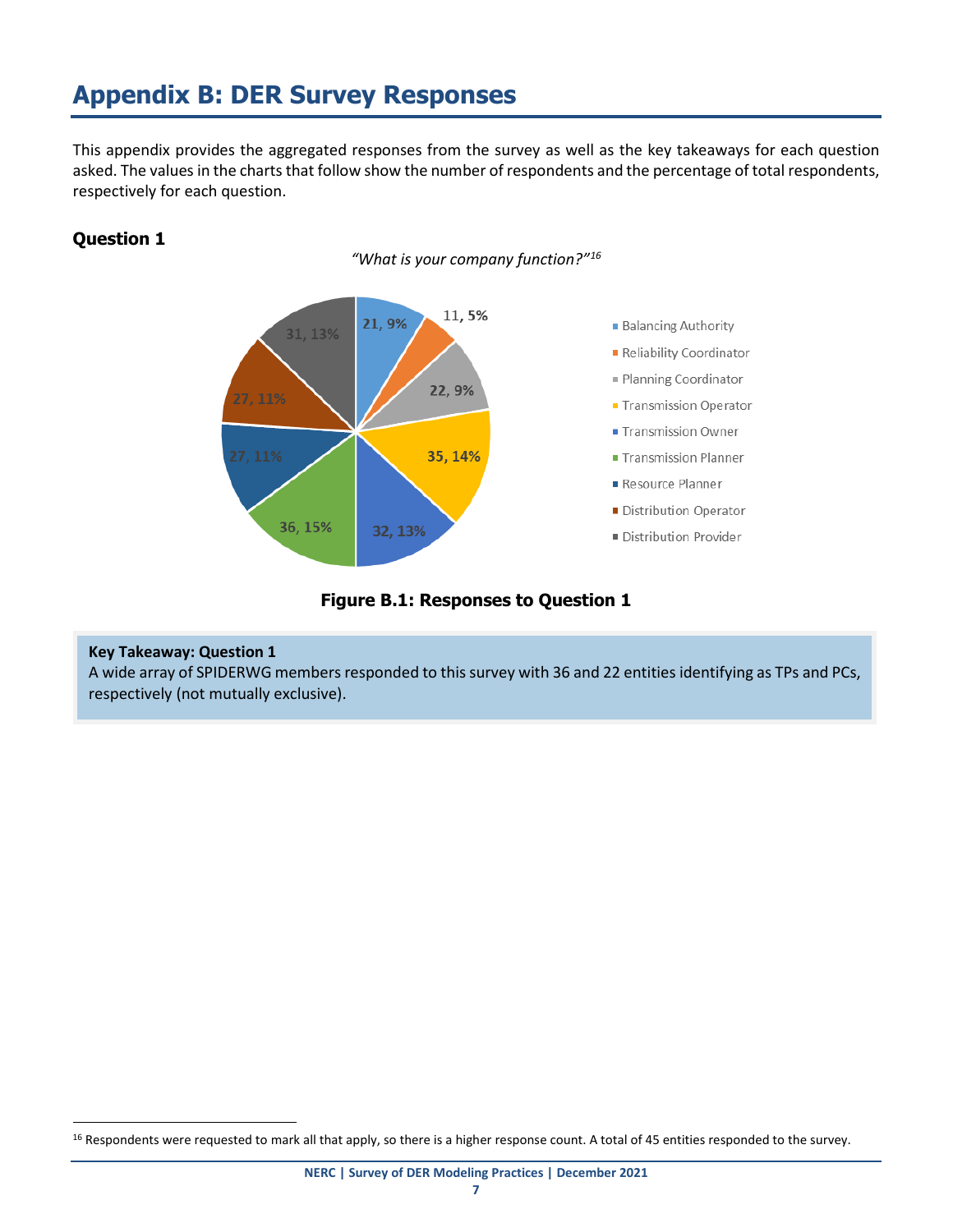<span id="page-13-0"></span>

*"What is the peak gross load of your area [MW]?"*



**Figure B.2: Responses to Question 2.**

## **Key Takeaway: Question 2** Entities ranged in their peak gross load from over 20,000 MW to less than 500 MW.

## <span id="page-13-1"></span>**Question 3**

#### *"What is the minimum gross load of your area [MW]?"*



**Figure B.3: Responses to Question 3**

#### **Key Takeaway: Question 3**

Entities also ranged in their minimum gross load. However, only 18% of respondents have a minimum load over 10,000 MW, and slightly over 50% of respondents have a minimum load less than 1,000 MW.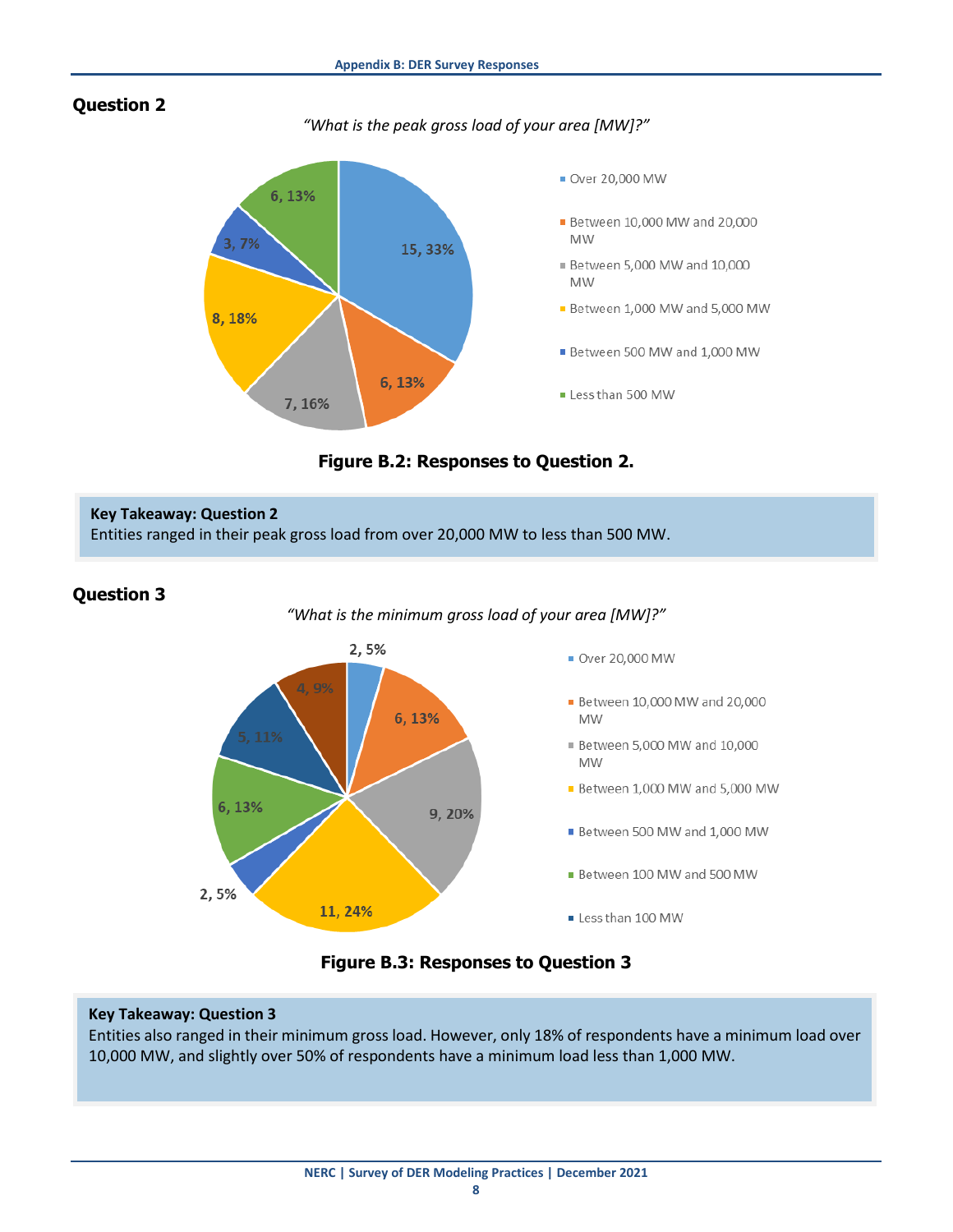<span id="page-14-0"></span>*"What technologies are included in the DER definition used when answering this survey?"*



**Figure B.4: Responses to Question 4**

#### **Key Takeaway: Question 4**

Some entities included demand response in their DER definitions; however, the majority of respondents focused on "sources of electric power" with most focusing specifically on inverter-based DERs, such as solar PV, wind, and battery energy storage.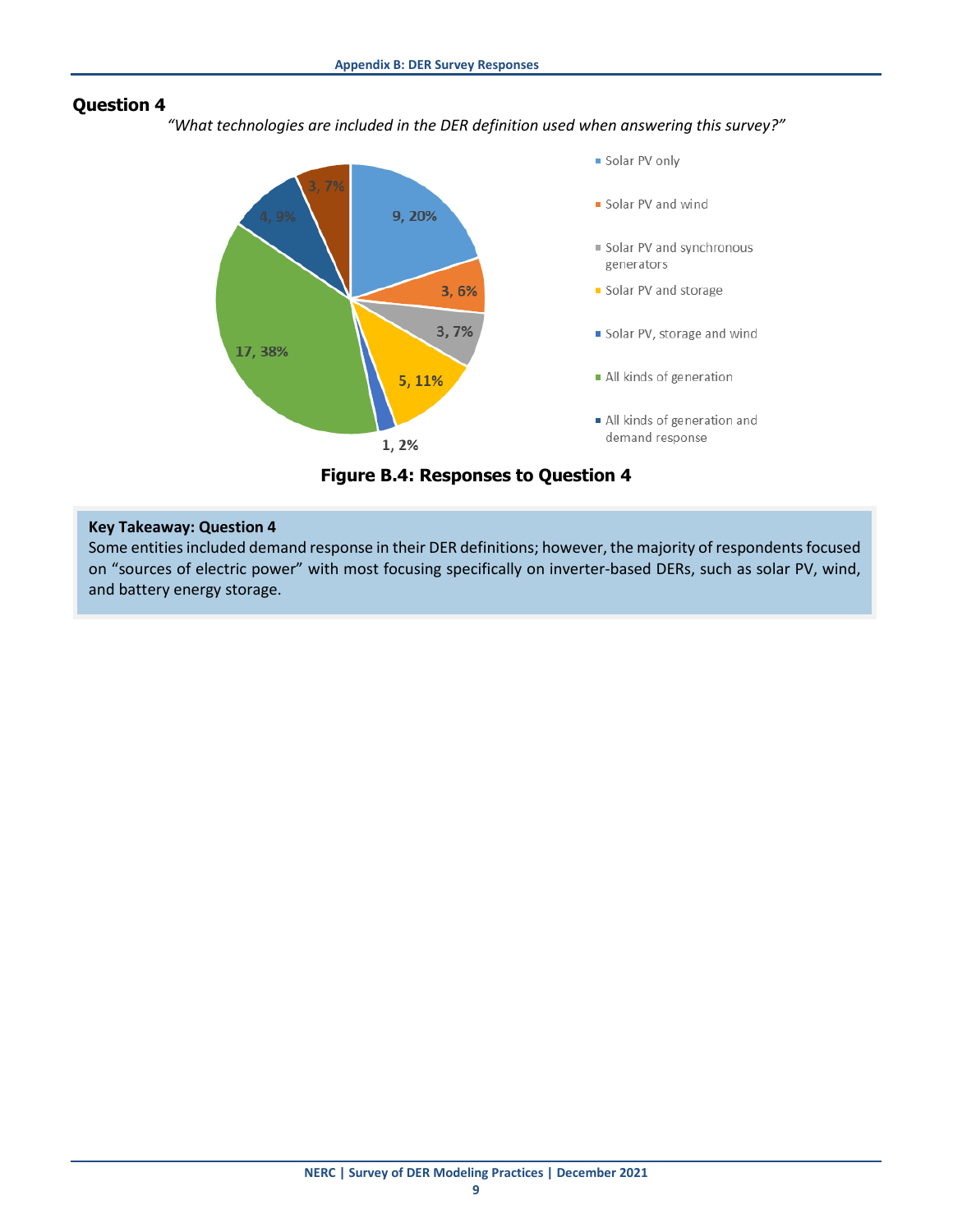<span id="page-15-0"></span>

*"What is the total capacity of DERs connected to your system [MW]?" [17](#page-15-1)*



**Figure B.5: Responses to Question 5**

#### **Key Takeaway: Question 5**

31% of respondents reported having over 1,000 MW of installed DER in their footprint, 60% reported having more than 100 MW, and about 40% reported having less than 100 MW.

<span id="page-15-1"></span><sup>&</sup>lt;sup>17</sup> Regarding this question, since different entities include different types of technologies in the DER definition (as seen from the responses to the previous question), the amount of the DER reported answering this question may not reflect actual amount of DERs in the system based on the SPIDERWG definition.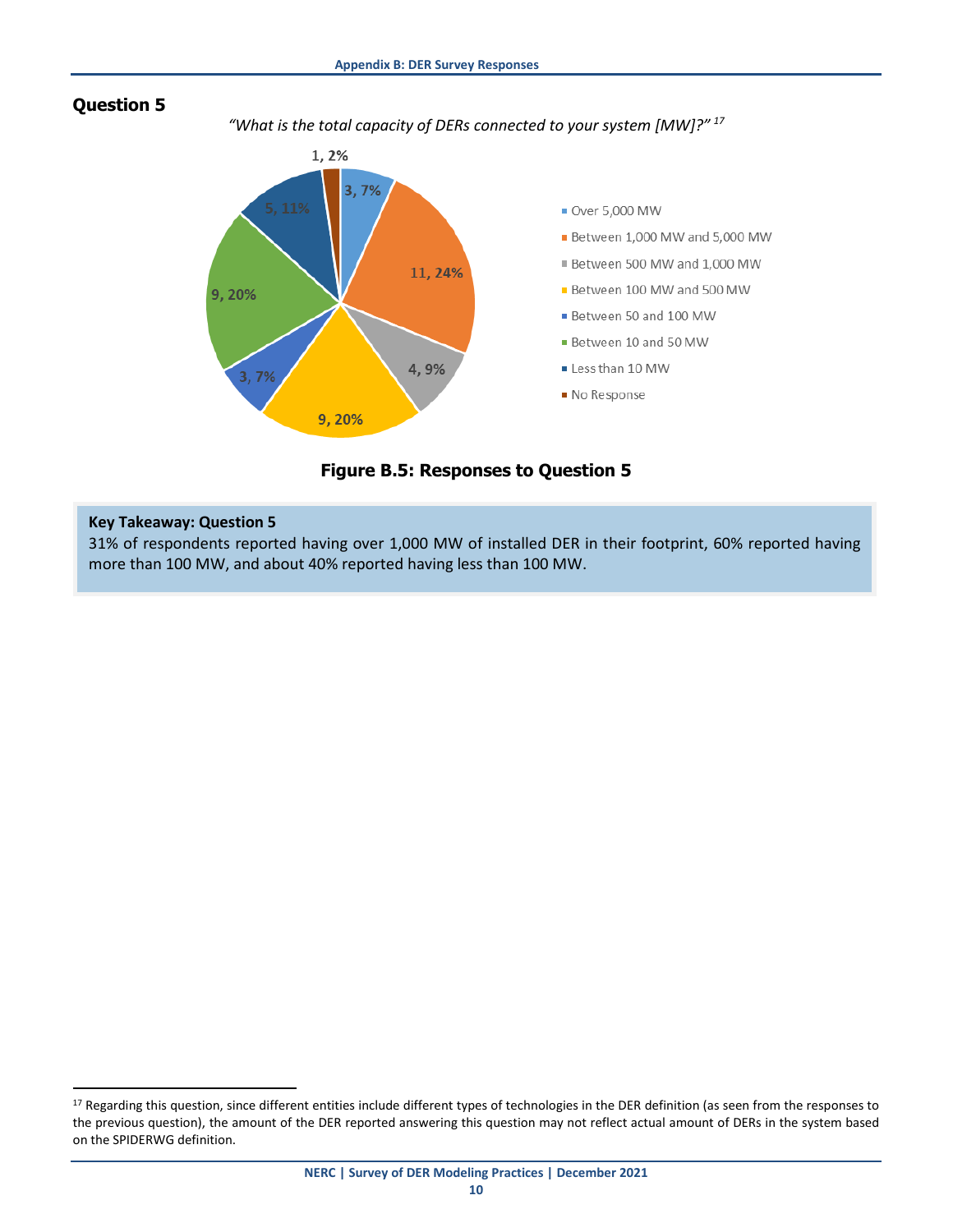<span id="page-16-0"></span>*"What is the 5-year forecast for DER capacity to be connected to your system in 2024 [MW]?"[18](#page-16-1)*



**Figure B.6: Responses to Question 6**

#### **Key Takeaway: Question 6**

In 2024, over 35% of respondents reported that they will have over 1,000 MW of installed DERs in their footprint, about 58% reported more than 100 MW, and about 24% reported less than 100 MW. About 15% of respondents reported no DER forecast out to 2024. One response (equal to about 2% of the survey) was left blank for this question.

<span id="page-16-1"></span><sup>&</sup>lt;sup>18</sup> In summarizing the responses to this question, the DER forecast was compared with the existing amount of DERs.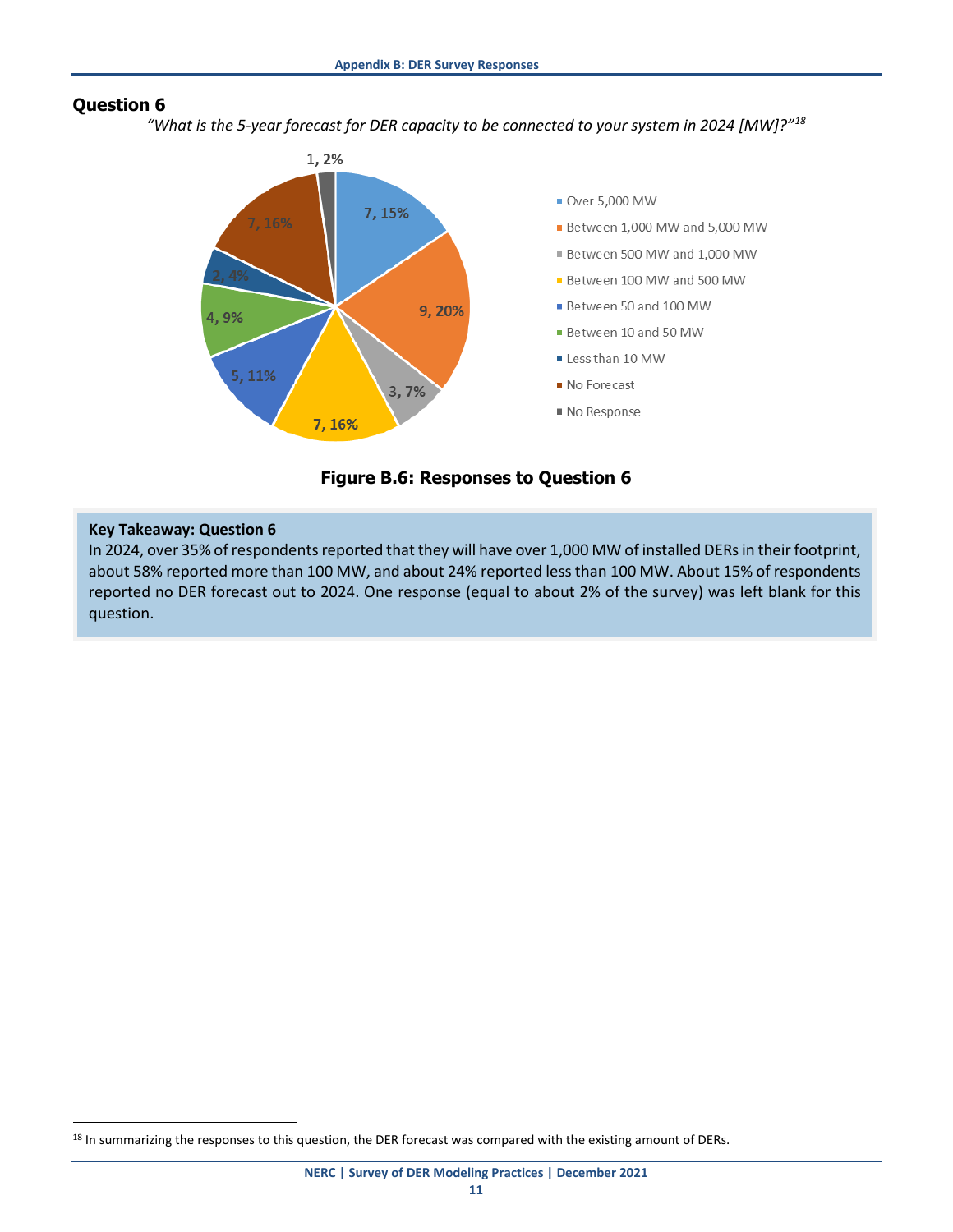<span id="page-17-0"></span>*"Have you observed widespread tripping of DERs due to faults in operations? If yes, how many DERs tripped?"[19](#page-17-1)*





#### **Key Takeaway: Question 7**

40% of respondents reported observing widespread tripping of DERs during fault events in their footprint; the remaining 60% had not observed any DER-related tripping events.

<span id="page-17-1"></span><sup>&</sup>lt;sup>19</sup> Note that the response to this question can be estimated from the change in net load if detailed data is not available.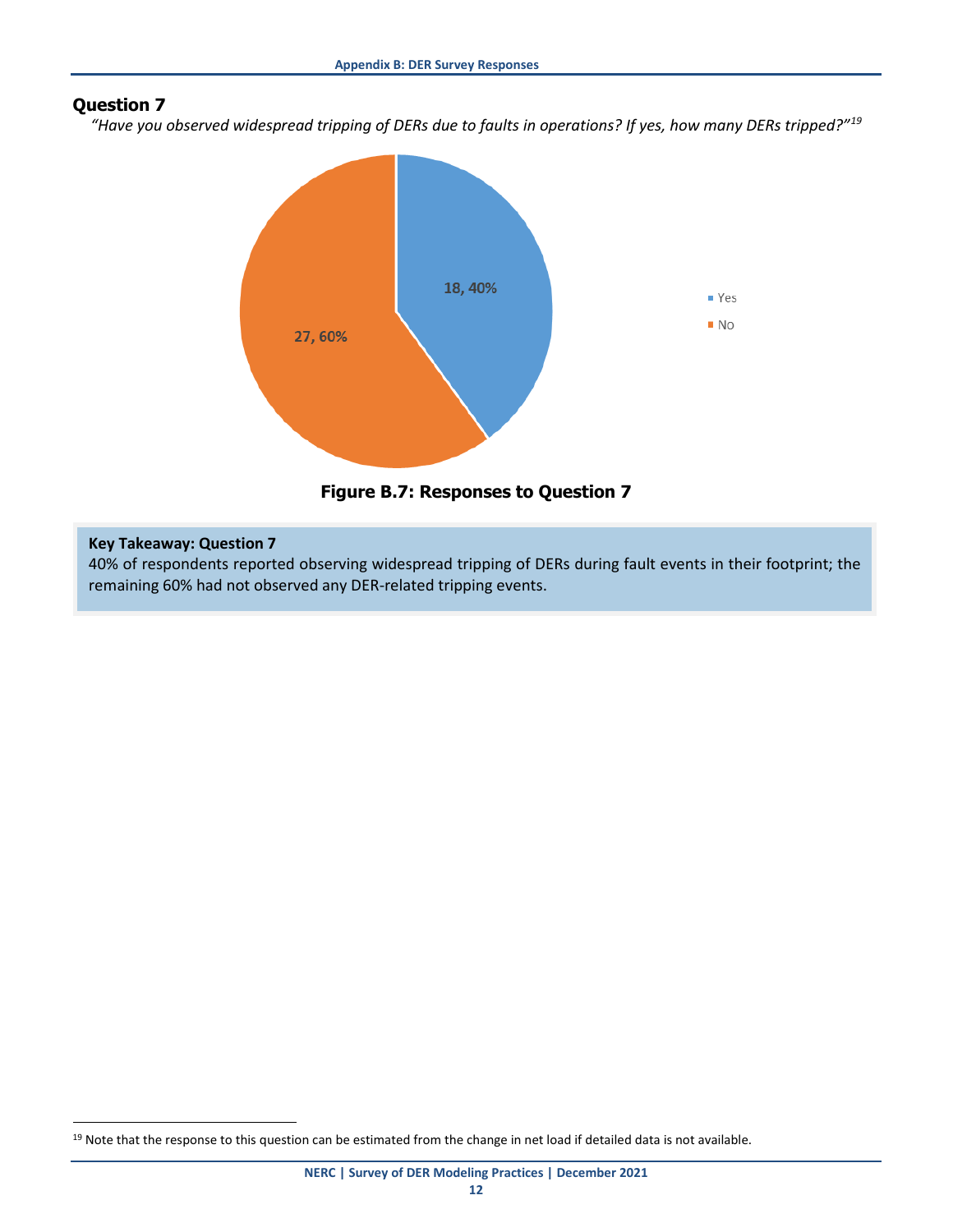<span id="page-18-0"></span>*"Have you observed shifting peak or light hours of net load due to increasing DER penetration level in planning time frames or real-time/historical for any sub-set of the system you are responsible for?"*



**Figure B.8: Responses to Question 8**

#### **Key Takeaway: Question 8**

40% of respondents reported a shift in peak or light net load hours due to the increased penetration of DERs in the planning time frame or real-time horizon; the remaining 60% had not observed any shift in net loading on their system.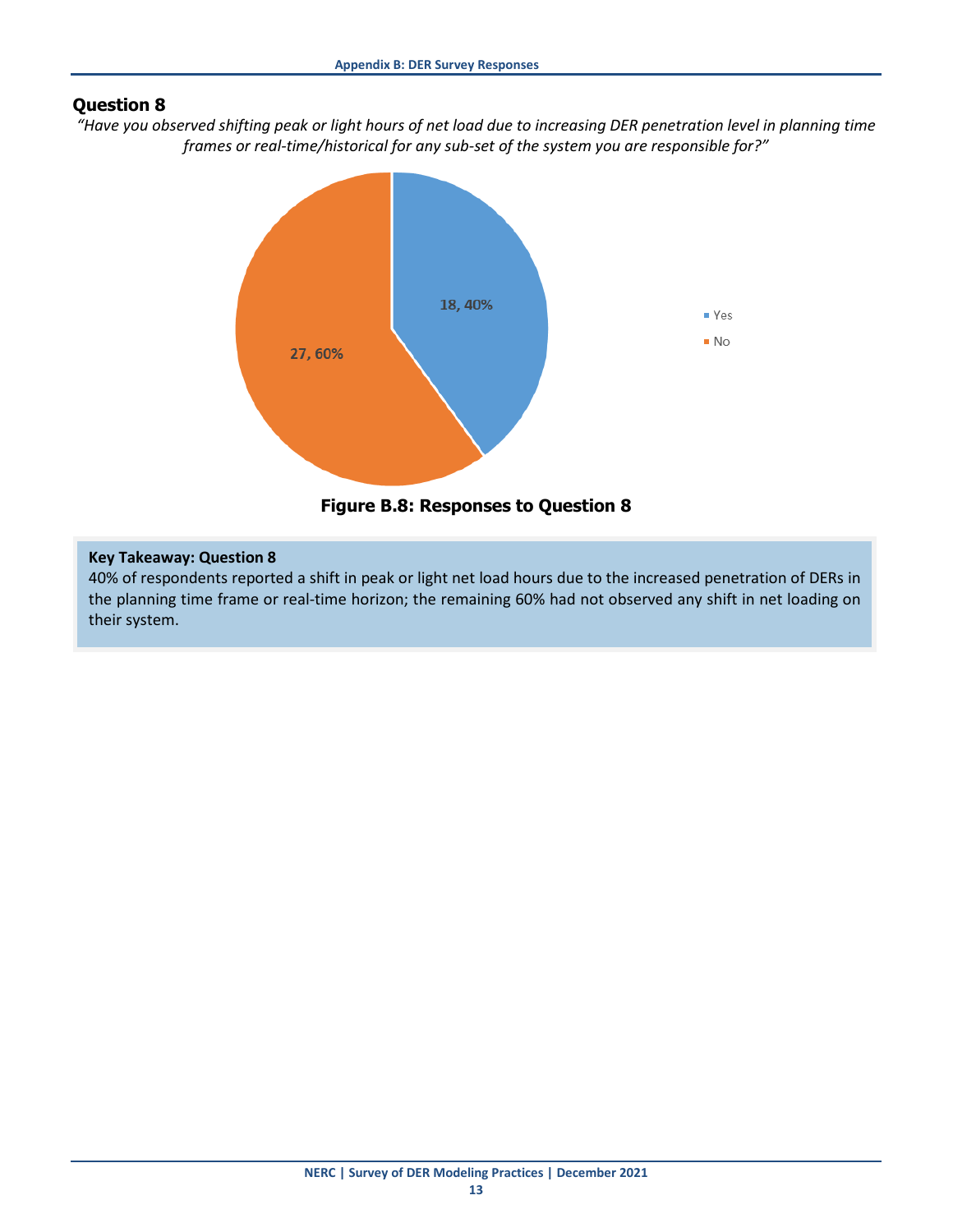<span id="page-19-0"></span>

*"Do you receive any DER operational data (e.g., output of DERs)?"*



**Figure B.9: Responses to Question 9**

#### **Key Takeaway: Question 9**

50% of respondents reported that they receive operational DER information (i.e., DER output) for individual DERs above a size threshold. The majority of remaining respondents did not receive any operational data regarding DERs in their system nor in an aggregated manner. Some respondents receive limited DER information on a station- or feeder-level.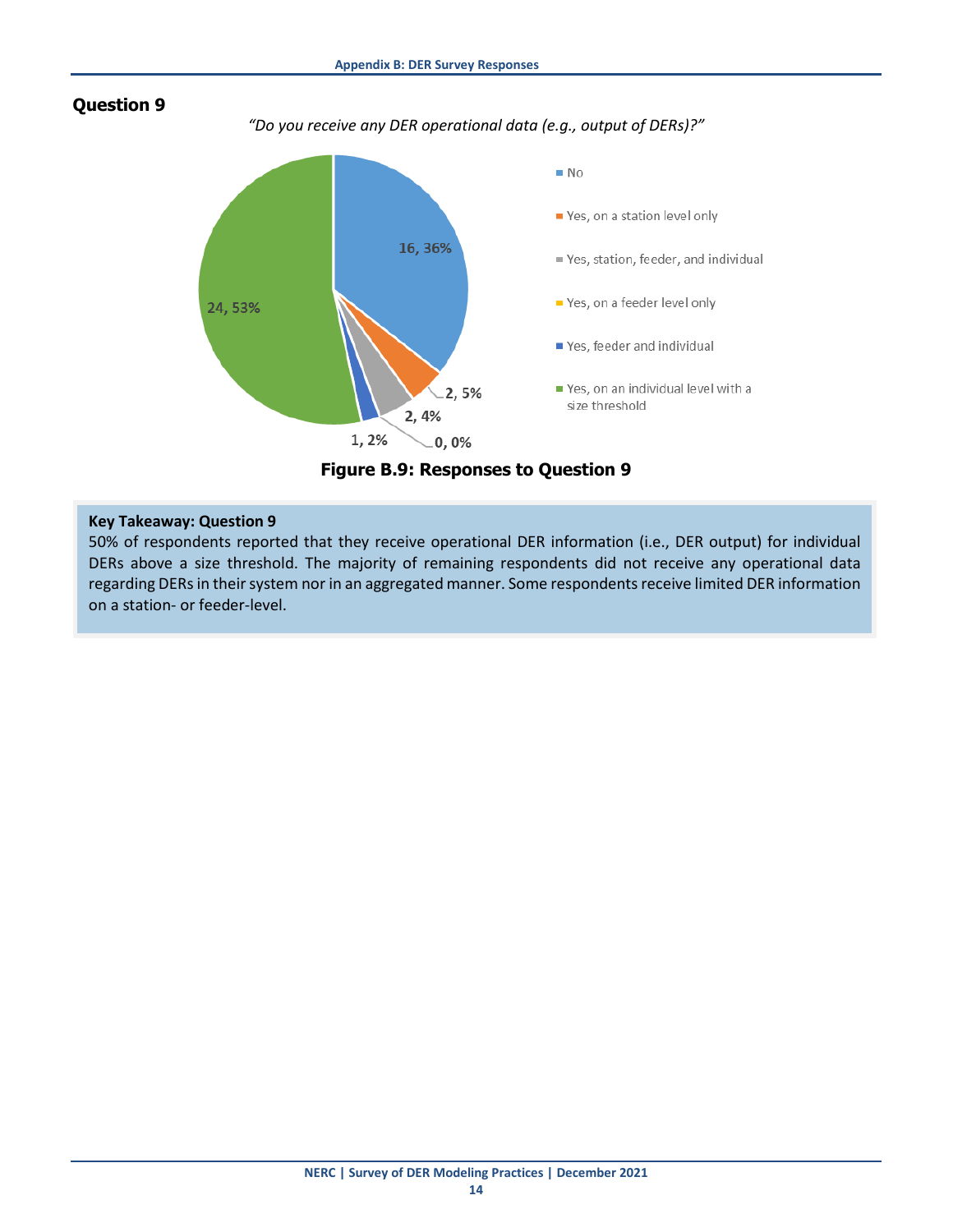*"How do you model DERs in load flow studies?"[20](#page-20-1)*

<span id="page-20-0"></span>

**Figure B.10: Responses to Question 10**

#### **Key Takeaway: Question 9**

45% of respondents model DERs explicitly with some representation of the aggregate level of DERs in their system. Most of those respondents model aggregate DERs by using a generator record in the simulation tools. 40% of respondents use a negative load or embed DERs into load forecasts (i.e., no DER representation in study). 15% use a mix of explicit representation and net load reduction. Entities that responded that they use negative load or embedded in the load forecasts stated that they do not have tools to represent DERs, do not have enough data to represent DERs in study, or have DER capacity too small to make an impact on the BPS.

<span id="page-20-1"></span><sup>&</sup>lt;sup>20</sup> Note that the response to this question include some overlap as respondents reported more than one option.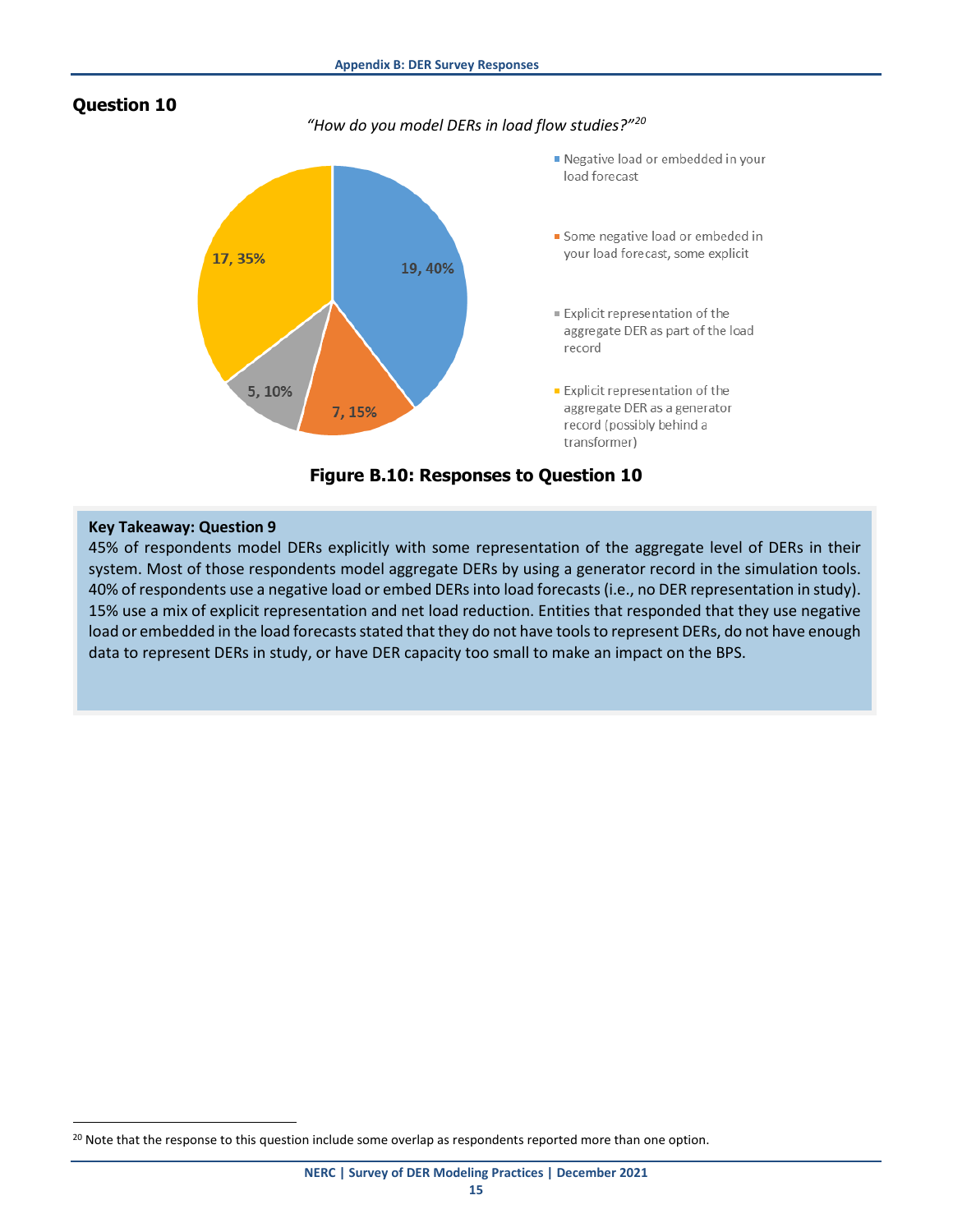<span id="page-21-0"></span>*"What is the MW threshold to explicitly model individual (or multiple) utility-scale (U-DERs) in the base case?" [21](#page-21-1)*



**Figure B.11: Responses to Question 11**

#### **Key Takeaway: Question 11**

<span id="page-21-1"></span> $\overline{\phantom{a}}$ 

50% of respondents do not have a threshold for modeling utility-scale DERs (i.e., larger DERs that are often three-phase installations) and do not model U-DERs in their studies. 13% use a threshold over 10 MW, 7% use a threshold between 5–10 MW, 15% use a threshold between 1–5 MW, and 18% use a threshold less than 1 MW.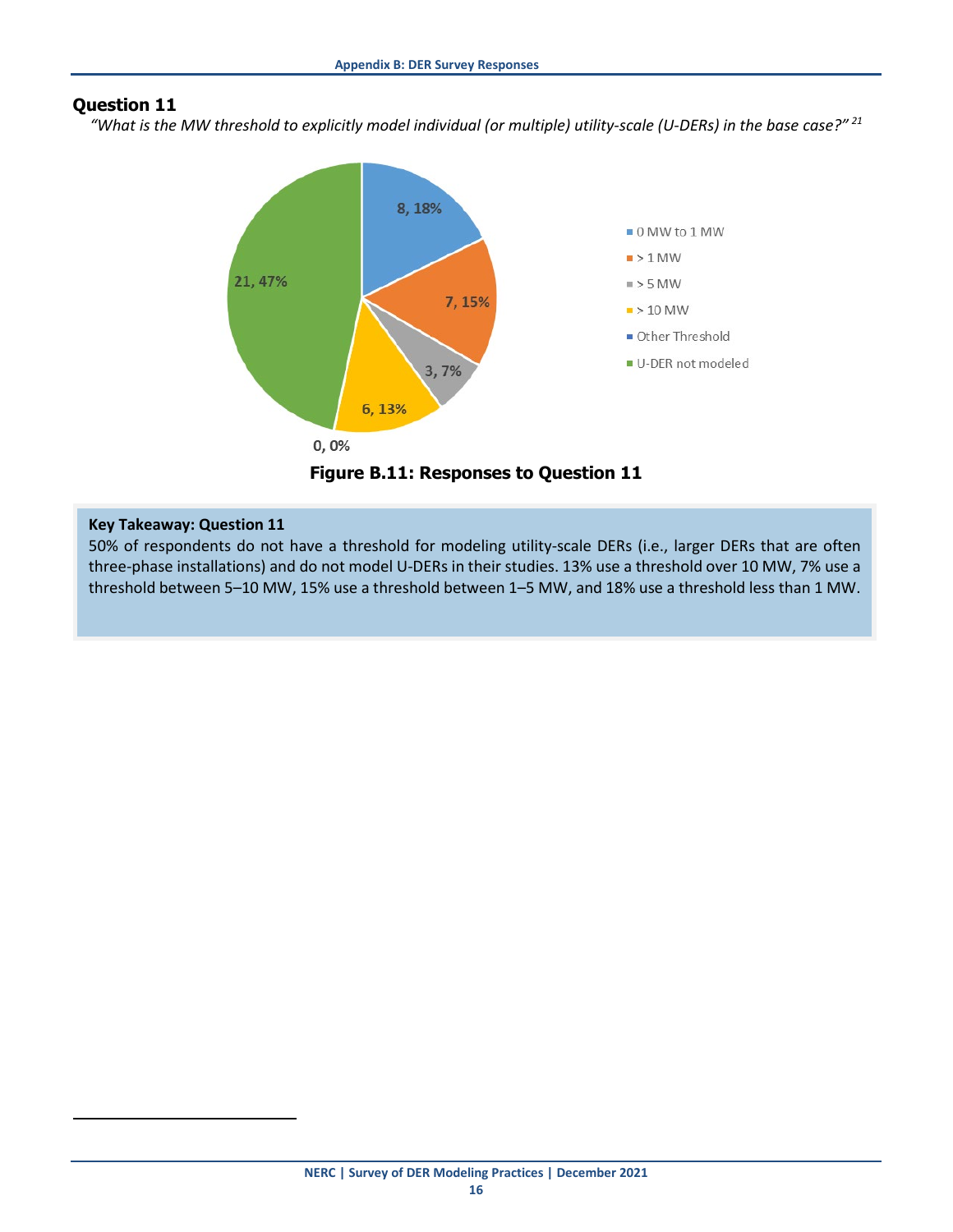<span id="page-22-0"></span>*"What is the MW threshold to explicitly model aggregate retail-scale (R-DERs) in load flow studies?"*



**Figure B.12: Responses to Question 12**

#### **Key Takeaway: Question 12**

62% of respondents stated that they do not model R-DER to represent aggregate levels of DER, 20% use a threshold less than 1 MW, and 16% use a threshold between 1–5 MW.

## <span id="page-22-1"></span>**Question 13**

*"How are DERs being aggregated in your system?"*





#### **Key Takeaway: Question 13**

53% of respondents stated that they are not modeling DERs in any aggregated manner in their studies; 22% aggregate based on connection point (i.e., T-D substation); and 16% aggregate based on size, fuel type, and connection point.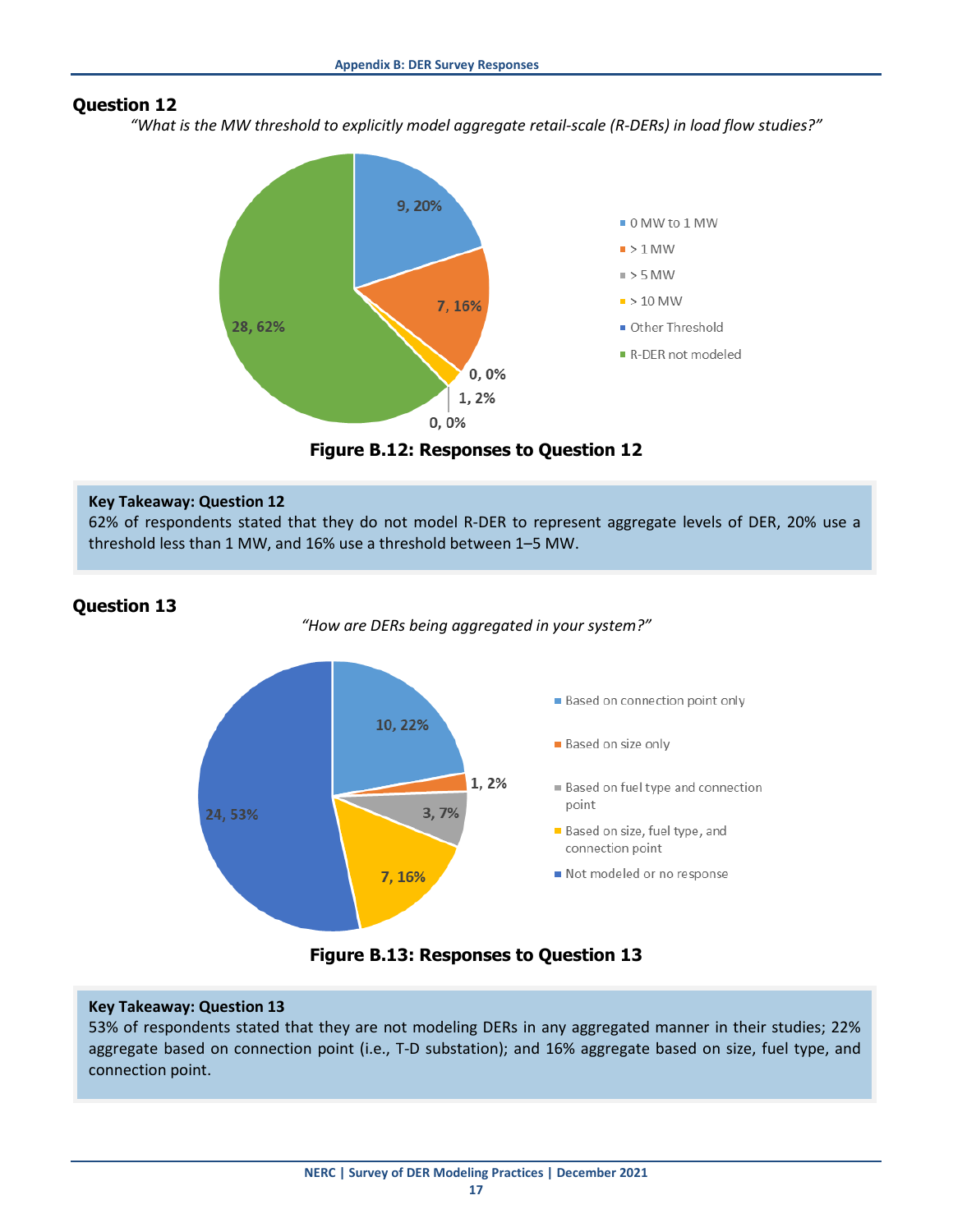*"Do you model DERs in dynamic studies?"*

<span id="page-23-0"></span>



#### **Key Takeaway: Question 14**

73% of respondents stated that they do not model DERs in dynamic studies in any fashion, and 27% reported that they do model DERs in dynamic studies. Reasons for not modeling DERs in dynamic studies were low amounts of DERs in their footprint, unavailability of DER models or tools, and a lack of DER information to populate the dynamic models in a meaningful way.

#### <span id="page-23-1"></span>**Question 15**



**Figure B.15: Responses to Question 15**

#### **Key Takeaway: Question 15**

Most respondents reported not modeling DERs in dynamic studies. Those that are modeling DERs in dynamic studies are using primarily either the DER\_A dynamic model or the more detailed second-generation renewable energy system models. No entities reported using the obsolete PV1 or PVD1 models. One entity reported using their own in-house dynamic model.